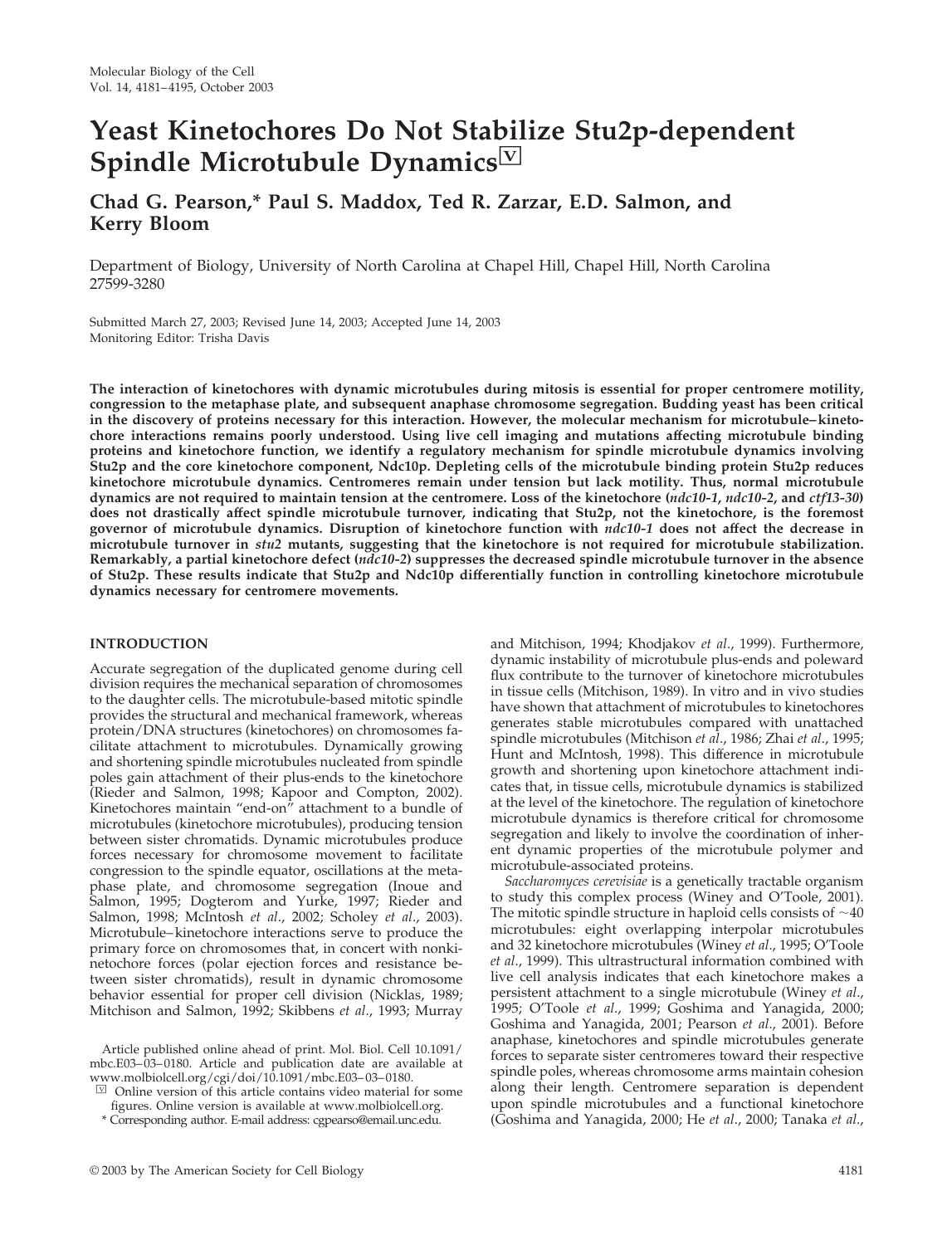#### **Table 1.** S. cerevisiae strains and plasmids

| Strain name     | Relevant genotype                                                                                                              | Source/Reference                 |
|-----------------|--------------------------------------------------------------------------------------------------------------------------------|----------------------------------|
| YEF473A         | MATa trp1-63 leu2-1 ura3-52 his3-200 lys2-801                                                                                  | Pringle                          |
| GT <sub>1</sub> | MATa trp1-63 leu2-1 ura3-52 his3-200 lys2-801 ura3-52::GFP-TUB1-URA3                                                           | Maddox et al (2000)              |
| <b>KBY2012</b>  | MATa trp1-63 leu2-1 ura3-52 his3-200 lys2-801 cse4::HYG SPC29-CFP-KAN pKK1                                                     | This study                       |
| Y170            | MATa Ace1-UBR1 Ace1-ROX1 trp1 $\Delta$ ade2-101 ura3-52 lys2-801<br>stu2 $\Delta$ ::URA3::Panb1UB-R-STU2 pTUB1-GFP-TUB1        | Kosco/Huffaker                   |
| KBY2660.291     | MATa Ace1-UBR1 Ace1-ROX1 trp1∆ ade2-101 ura3-52 lys2-801<br>stu2 $\Delta$ ::URA3::Panb1UB-R-STU2 cse4::HYG SPC29-CFP-KAN pKK1  | This study                       |
| KBY2665         | MATa trp1-63 leu2-1 ura3-52 his3-200 lys2-801 ura3-52::GFP-TUB1-URA3 KAN:pCUP:<br>Arg:DHFR <sup>ts</sup> :3HA:STU2             | This study                       |
| <b>KBY2155</b>  | MATa ndc10-2 his3-delta200 leu2-3, 112 ura3-52 Gal+ ura3-52::GFP-TUBI-URA3<br>pAFS125                                          | This study                       |
| <b>KBY2161</b>  | MATa ndc10-1 ura3 leu2 lys2 his3 trp1 ade2 pAFS125                                                                             | This study                       |
| <b>KBY2192</b>  | MATa ctf13-30 ura3 lys2 ade2 his3 leu2 pAFS125                                                                                 | This study                       |
| <b>KBY2154</b>  | MATa ndc10-2 his3-delta200 leu2-3,112 ura3-52 Gal+ trp::HYG cse4::KAN SPC29-CFP-<br>NAT pKK1                                   | This study                       |
| KBY2165         | MATa ndc10-1 his3 leu2 ura3 lys2 trp1 ade2 cse4::HYG SPC29-CFP-KAN pKK1                                                        | This study                       |
| <b>KBY2666</b>  | MATa ndc10-2 his3-delta200 leu2-3,112 ura3-52 Gal+ ura3-52::GFP-TUB1-URA3<br>pAFS125 KAN:pCUP:Arg:DHFR <sup>ts</sup> :3HA:STU2 | This study                       |
| KBY2164         | MATa ndc10-1 ura3 leu2 lys2 his3 trp1 ade2 pAFS125 KAN:pCUP:Arg:DHFR <sup>ts</sup> :3HA:<br>STU <sub>2</sub>                   | This study                       |
| KBY2192         | MATa ctf13-30 ura3 lys2 ade2 his3 leu2 pAFS125 KAN:pCUP:Arg:DHFR <sup>ts</sup> :3HA:STU2                                       | This study                       |
| Plasmid name    | Description/markers                                                                                                            | Source/Reference                 |
| pCP21           | CFP-NAT in pFA6                                                                                                                | This study.                      |
| pBJ1212         | pFA6a-KANMX6-pCUPts Degron-3HA                                                                                                 | R. Heil-Chapdelaine              |
| pDH3            | CFP-KAN in pFA6                                                                                                                | <b>Yeast Resource Center</b>     |
| pAFS125         | ura3::TUB1-GFP-URA3                                                                                                            | Straight                         |
| pKK1            | CSE4-GFP fusion, pRS314/TRP1                                                                                                   | Keith/Baker/Fitzgerald-<br>Hayes |
| pTub1GFP-Tub1   | TUB1-GFP-TUB1-TRP1                                                                                                             | Kosco/Huffaker                   |

2000; Belmont, 2001; Pearson *et al*., 2001). Separated sister centromeres align into two clusters equidistant from the spindle equator (Pearson *et al*., 2001). Furthermore, centromeres oscillate along the spindle axis at rates similar to cytoplasmic microtubule plus-end dynamics (Pearson *et al*., 2001). Fluorescence redistribution after photobleaching (FRAP) studies have shown that microtubules turnover within the mitotic spindle. However, unlike tissue culture cells, turnover seems to be restricted to growth and shortening of kinetochore microtubule plus-ends (Maddox *et al*., 2000). Whether the kinetochore or microtubule binding proteins, or both, orchestrate chromosome dynamics can now be genetically dissected to identify the key regulatory pathways governing kinetochore microtubule dynamics and chromosome movement.

The primary candidate for regulating kinetochore microtubule dynamics is the conserved TOG/XMAP215/Dis1/ Stu2p family of proteins. Stu2p localizes along the length of the mitotic spindle and is essential for anaphase spindle elongation, microtubule dynamics, and centromere positioning in *S. cerevisiae* (Kosco *et al*., 2001; Severin *et al*., 2001; He *et al*., 2001) and efficient chromosome segregation in *S. pombe* (Nabeshima *et al*., 1998). In vitro and in vivo, Stu2p binds to and selectively promotes dynamicity of microtubule plusends (Van Breugal *et al*., 2003). In the absence of Stu2p or XMAP215 (*Xenopus laevis*), microtubule plus-ends spend an increased time in a "paused" state identified by undetectable growth or shortening (Tran *et al*., 1997; Kosco *et al*., 2001; Shirasu-Hiza *et al*., 2003; Van Breugal *et al*., 2003). How Stu2p functions to create dynamic microtubule plus-ends is

critical to understanding the overall mechanisms of chromosome motility.

We used live cell microscopy assays to dissect the role of Stu2p in regulating kinetochore microtubule dynamics and its effects on centromere motility and tension between sister centromeres. We found that Stu2p promotes dynamics at microtubule plus-ends, that maintaining kinetochore attachment and tension does not require dynamic microtubule plus-ends, and that kinetochores can promote microtubule dynamics independent of Stu2p.

# **MATERIALS AND METHODS**

### *Plasmids*

All plasmids are defined in Table 1. pCP21 (*CFP-NAT*) was generated by replacing the *Bgl*II/*Sac*I fragment containing KAN of pDH3 with the *Bgl*II/ *Sac*I fragment containing natricin (NAT) from pAG31 (Dohmen *et al*., 1994). The *KAN:pCUP:Arg:DHFRts:3HA* (pBJ1212), CFP-KAN (pDH3), GFP-TUB1- URA3 (pAFS125), CSE4-GFP-TRP1 (pKK1), and TUB1-TUB1-GFP-TRP1 (pTub1-GFP-Tub1) plasmids were generous gifts from Dr. Richard Heil-Chapdelaine (Washington University, St. Louis, MO), Dr. Trisha Davis (Yeast Resource Center, University of Washington, Seattle, WA), Dr. Aaron Straight (Harvard University, Boston, MA) (Straight *et al*., 1997), Dr. Richard Baker (University of Massachusetts Medical School, Worcester, MA) (Chen *et al*., 2000), and Drs. Karena Kosco and Tim Huffaker (Cornell University, Ithaca, NY) (Kosco *et al*., 2001), respectively.

#### *Polymerase Chain Reaction (PCR) Fragments for Integration*

Fluorescently labeled spindle poles were constructed using primers to pFA6- GFP-KANMX6 plasmid flanked by 50 bp of homology one codon upstream of the stop codon and one codon downstream of the stop codon of the spindle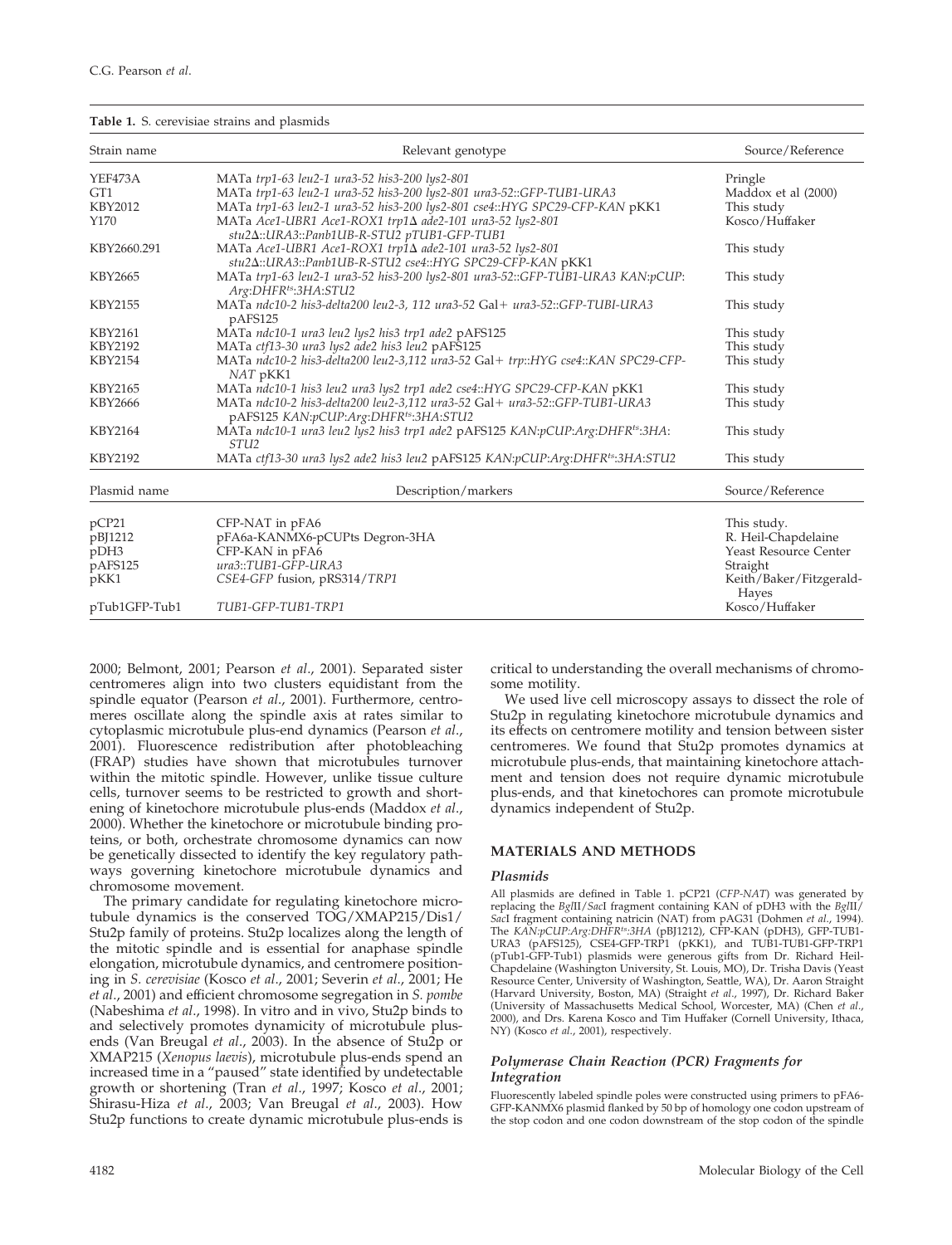# A. Wild-type Microtubule Turnover

**Figure 1.** Microtubule turnover and centromere motility. (A) FRAP of wildtype mitotic spindles labeled with GFP-Tub1. The upper microtubule halfspindle (arrow) was photobleached by a short laser pulse ( $t = 0.0$  min). Wildtype cells showed rapid, partial recovery ( $t_{1/2} = 49 \pm 18$  s) of the bleached half-spindle. Normalized recovery is a ratio to equilibrate the percentage of recovery to the final wild-type fluorescence recovery. Time, min. (B) Centromeres, labeled with Cse4-GFP (green), and spindle poles labeled with Spc29- CFP (red) were imaged relative to each other in the first panel. The average distribution of spindle poles and centromeres was quantitated and summarized in Table 3. Cse4-GFP–labeled centromeres in the subsequent five panels and in the kymograph show single focal plane images acquired at 5-s intervals. Indicative of centromere motility, Cse4p localization in wild-type cells exhibited changes in the overall fluorescence distribution. Refer to Movie 1. (C) lacO chromosome marker  $\sim$ 1.1 kb from *CEN11* relative to Spc72-GFP–labeled spindle poles (Pearson *et al*., 2001). A single centromere proximal marker showed separation and movements relative to its sister centromere and spindle poles. Top, five selected frames of a timelapse acquired at  $\sim$ 1-s intervals. Bottom, kymograph of the entire time-course. Spindle poles, arrowheads. lacO spots, arrows. Time, sec. Bar,  $2 \mu m$ .



pole component *SPC29*. Integration sequences were amplified from either pCP21 (SPC29-CFP-NAT) or pDH3 (SPC29-CFP-KAN) (Yeast Resource Center).

Gene knockouts were performed using PCR-based deletions by amplifying heterologous drug-resistance marker cassettes flanked by 50 bp of homology to the gene being deleted (Wach *et al*., 1994; Longtine *et al*., 1998; Goldstein and McCusker, 1999). Deletions were confirmed by PCR amplification of flanking genomic DNA.

The *stu2* temperature degron system (*stu2td*) was generated by PCR amplification of the *KAN:pCUP:Arg:DHFR<sup>ts:</sup>3HA* cassette by using primers to the plasmid, pBJ1212, flanked by 50 bp of homology to the site of insertion at the start of *STU2*. pBJ1212 was adapted from a temperature-sensitive DHFR degron (Dohmen *et al*., 1994) with a copper-inducible promoter (Heil-Chapdelaine, unpublished data). The product was transformed to generate a strain with *KAN:pCUP:Arg:DHFRts:3HA* fused in frame to *STU2*. Proper integration and function was confirmed by PCR, temperature sensitivity,  $CuSO<sub>4</sub>$  sensitivity, and depletion of microtubule dynamics under repressing conditions similar to that previously shown for *stu2cu* (Kosco *et al*., 2001).

#### *Yeast Strains and Media*

*S. cerevisiae* strains are listed in Table 1. Strains were maintained on YC complete media (0.67% yeast nitrogen base, 2% glucose, 0.5% casamino acids, with 0.05% adenine, 0.2% tryptophan, and 0.2% uracil). Experiments using copper-induced depletion of Stu2p cells (*stu2cu*) were maintained on synthetic medium containing dextrose (0.67% yeast nitrogen base, 2% glucose, and the appropriate amino acids). To deplete cells of Stu2p, copper was added as described previously (Kosco *et al*., 2001). *stu2td* cells were maintained in 100  $\mu$ M CuSO<sub>4</sub> to maintain transcription of  $stu2^{td}$ . To deplete Stu2p, cells were shifted to 37°C without CuSO4 for approximately 3 h. Conditional alleles of *ndc10* and *ctf13* were shifted to 37°C (from a 24°C permissive temperature) for approximately 3 h before imaging with a stage heater set to 35–39°C.

#### *Drug Treatment*

For azide treatment, midlogarithmic cells in YC complete media were washed with sterile water and incubated for 10 min on imaging slabs containing 0.02% azide (NaN<sub>3</sub>; Sigma-Aldrich, St. Louis, MO) and  $1.0 \mu\text{M}$  2-deoxy-p-glucose as the only carbon source (Marshall *et al*., 1997).

For benomyl treatment, midlogarithmic cells in YC complete media were washed with sterile water and incubated for  $\sim$ 45 min on slabs containing  $\sim$ 15–30  $\mu$ g/ml (35–50  $\mu$ M) benomyl (DuPont, Wilmington, DE) in dimethyl sulfoxide (DMSO). The drug concentration was variable due to incomplete mixing of the benomyl solution with the slab media. We estimate that 35–50  $\mu$ M is a higher concentration than the actual drug concentration in the cells.

For hydroxyurea (HU) experiments, midlogarithmic cells in YC complete media were treated with 200 mM HU for 1.5 h before shifting to 37°C for an additional 3 h before imaging.

#### *Fluorescence Imaging*

Techniques and equipment for fluorescent protein imaging have been described previously (Shaw *et al*., 1997; Maddox *et al*., 2000; Pearson *et al*., 2001). Static localization images were acquired in live cells by using 10 plane Z-series stacks at  $0.5$ - $\mu$ m steps. Fluorescence images with exposures of 250– 750 ms were acquired for both green fluorescent protein (GFP) and cyan fluorescent protein (CFP). A single differential interference contrast image was acquired at the middle plane. Cse4-GFP centromere oscillations were observed by acquiring single GFP and CFP images at 5-s intervals. Epifluorescence acquisition settings and filter selection were described previously (Pearson *et al*., 2001). Centromere motility was judged based on the changes in distribution of Cse4-GFP. Changes in the compaction and fluorescence movements from the fluorescence cluster were interpreted to be centromere movements. Because spindle movement could contribute to the appearance of centromere movement, sequences where the spindle poles (labeled with CFP)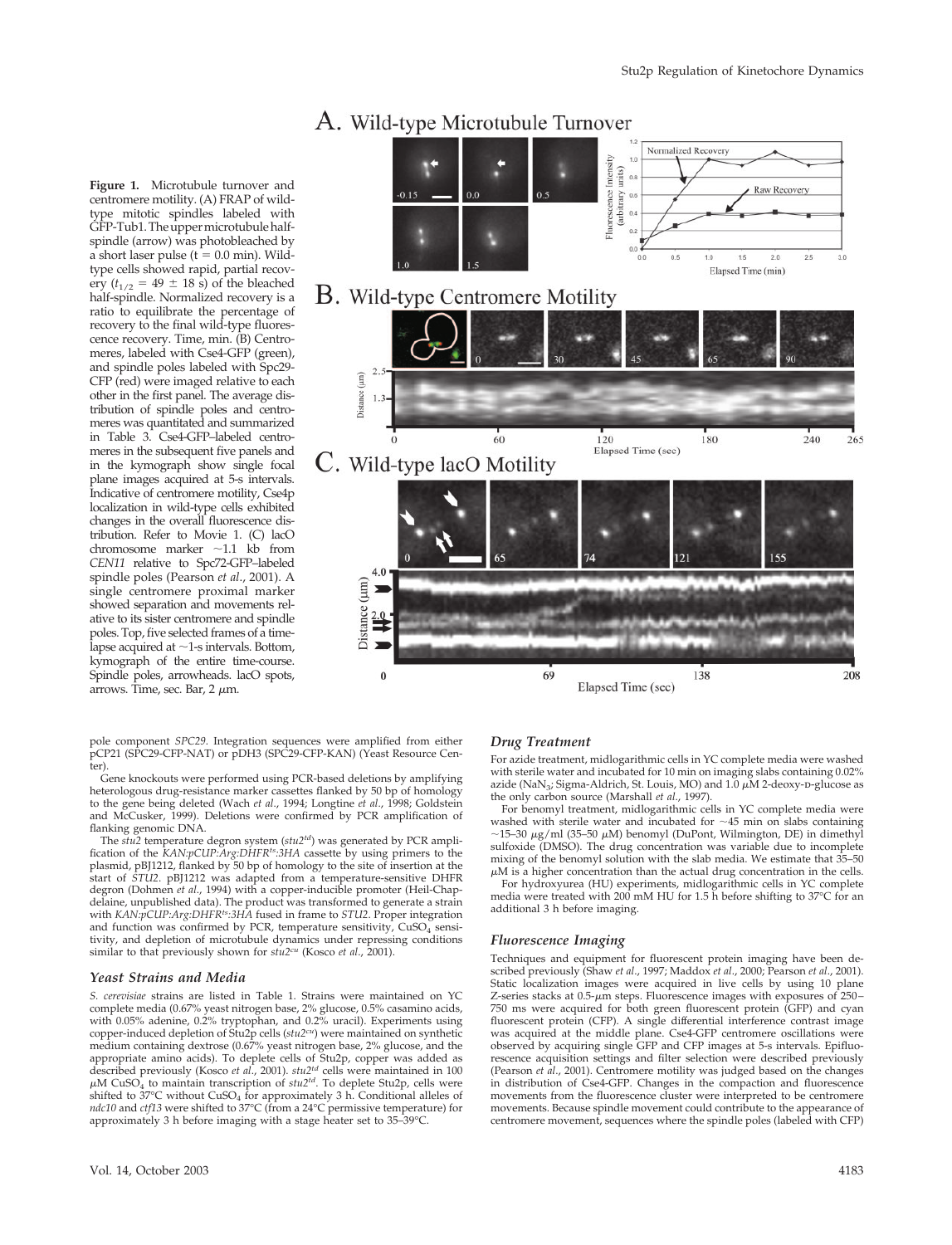|  |  | Table 2. Mitotic spindle fluorescence redistribution after photobleaching |  |  |
|--|--|---------------------------------------------------------------------------|--|--|
|  |  |                                                                           |  |  |

| Strain/Condition                                    | Recovery half-time $(T_{1/2})$ | Normalized recovery <sup>a</sup> | No recovery <sup>b</sup> | P value              | $\boldsymbol{n}$ |
|-----------------------------------------------------|--------------------------------|----------------------------------|--------------------------|----------------------|------------------|
| Wild type                                           |                                |                                  |                          |                      |                  |
| <b>WT</b>                                           | $49 \pm 18$                    | $1.0 \pm 0.3$                    | $\theta$                 |                      | 7                |
| WT ( $\approx$ 35–50 $\mu$ M benomyl)               | $259 \pm 130$                  | $0.6 - 1.0$                      | $\theta$                 |                      | 5                |
| WT (azide, deoxy-glucose)                           | N/A                            | N/A                              | 5                        |                      | 5                |
| Stu2p depletion                                     |                                |                                  |                          |                      |                  |
| $WT$ (no $CuSOA$ )                                  | $40 \pm 25$                    | $1.0 \pm 0.2$                    | $\mathbf{0}$             |                      | $\mathfrak{Z}$   |
| Stu2p depleted (with $CuSO4$ )                      | $233 \pm 127$                  | $0.2 \pm 0.0$                    | $\overline{2}$           | 0.035                | $\overline{4}$   |
| stu2 <sup>td</sup> Permissive temperature           | $59 \pm 31$                    | $1.0 \pm 0.4$                    | $\theta$                 |                      | 8                |
| stu2 <sup>td</sup> Restrictive temperature          | $302 \pm 200$                  | $0.9 \pm 0.4$                    | 6                        | 0.003c               | 21               |
| Defective kinetochore (ndc10-1)                     |                                |                                  |                          |                      |                  |
| ndc10-1 Permissive temperature                      | $59 \pm 20$                    | $1.0 \pm 0.1$                    | $\theta$                 |                      | 7                |
| ndc10-1 Restrictive temperature                     | $65 \pm 29$                    | $1.2 \pm 0.4$                    | $\theta$                 | 0.658c               | 6                |
| Defective kinetochore (ctf13-30)                    |                                |                                  |                          |                      |                  |
| ctf13-30 Permissive temperature                     | $39 \pm 15$                    | $1.0 \pm 0.3$                    | 0                        |                      | $\overline{7}$   |
| ctf13-30 Restrictive temperature                    | $51 \pm 21$                    | $1.2 \pm 0.6$                    | $\Omega$                 | 0.237c               | 8                |
| Defective kinetochore (ndc10-2)                     |                                |                                  |                          |                      |                  |
| ndc10-2 Permissive temperature                      | $40 \pm 14$                    | $1.0 \pm 0.4$                    | $\theta$                 |                      | 15               |
| ndc10-2 Restrictive temperature bright              | $64 \pm 42$                    | $1.0 \pm 0.5$                    | 0                        | 0.001c               | 13               |
| ndc10-2 Restrictive temperature dim                 | $60 \pm 34$                    | $1.4 \pm 0.5$                    | $\Omega$                 | 0.001c               | 10               |
| Stu2p depletion; Defective kinetochore              |                                |                                  |                          |                      |                  |
| stu2 <sup>td</sup> _ndc10-1 Permissive temperature  | $85 \pm 44$                    | $1.0 \pm 0.4$                    | $\Omega$                 | 0.015c               | 10               |
| stu2 <sup>td</sup> _ndc10-1 Restrictive temperature | $205 \pm 109$                  | $0.6 \pm 0.3$                    | 10                       | 0.159 <sup>d</sup>   | 20               |
| stu2 <sup>td</sup> _ctf13-30 Permissive temperature | $72 \pm 38$                    | $1.0 \pm 0.3$                    | $\theta$                 | < 0.000c             | 10               |
| $stu2^{td}$ _ctf13-30 Restrictive temperature       | $330 \pm 144$                  | $0.7 \pm 0.3$                    | 4                        | 0.730c               | 12               |
| stu2 <sup>td_ndc10-2</sup> Permissive temperature   | $124 \pm 72$                   | $1.0 \pm 0.4$                    | $\mathbf{1}$             | 0.085c               | 16               |
| $stu2^{td}$ _ndc10-2 Restrictive temperature        | $93 \pm 46$                    | $0.9 \pm 0.4$                    | 3                        | < 0.000 <sup>d</sup> | 35               |
|                                                     |                                |                                  |                          |                      |                  |

<sup>a</sup> Normalized recovery is the fraction of the final percentage of recovery compared to wild-type or permissive conditions (MATERIALS AND METHODS).

<sup>b</sup> No measurable recovery of fluorescence intensity was observed in these cells.

 $\epsilon$  P value ( $t_{1/2}$ ) compared with permissive conditions.

<sup>d</sup> P value ( $t_{1/2}$ ) compared with  $stu2^{td}$  alone at restrictive condition.

rotated out of the focal plane for greater than 15 s were not analyzed. Qualitative measurements of centromere movement were defined for each condition as  $++$  (wild-type motility),  $+-$  (decreased motility), and  $-$  (no observable movement). Each time lapse is representative of at least five individual time lapses.

Centromere proximal lac operator (lacO) movements were followed relative to GFP-labeled spindle poles at  $\sim$ 1-s intervals as described previously (Pearson *et al*., 2001). Centromere motility with a single lacO marker was judged by observation of "directed movements." A directed movement was defined as a movement in a continuous direction in five consecutive frames (Pearson *et al*., 2001). Each time-lapse is representative of at least five timelapse sequences.

#### *Fluorescence Recovery after Photobleaching*

The techniques and equipment used for FRAP were described previously (Maddox *et al*., 2000). Cells containing GFP-TUB1 were treated with a 35-ms, 488-nm laser exposure focused to one-half of the mitotic spindle. Bleached spindles were then monitored for fluorescence recovery at 30-s, 1-min, or <sup>2</sup>-min intervals by using a five plane optical Z-series acquisition. Images were then compiled to a single plane maximum projection that was quantitated as described by Maddox *et al.* (2000). Loss of fluorescence was also observed in the opposing unbleached half-spindle (data not shown), indicating that bleached GFP-Tub1 exchanged into the unbleached half-spindle with similar kinetics. Partial recovery of the half-spindle is due to the stable interpolar microtubules that do not recover and the limited pool of GFP-Tub1 (Maddox *et al.*, 2000). For each sequence, the half-time to recovery  $(t_{1/2})$  and normalized recovery of the bleach pole was calculated. The normalized recovery was calculated as the fraction of the final fluorescence recovery relative to wildtype or permissive conditions (normalized recovery  $=$   $F_{final\ fluorescence}/F_{\rm wild}$ type final fluorescence). No recovery was determined for cells showing 5% (16% normalized recovery) or less at the final time point (these data were not included in the recovery statistics).

#### *Spindle Structure Measurements*

The distance measurements for spindle length, centromere separation, and metaphase localization were all measured and calculated as described previously (Pearson *et al*., 2001). Briefly, stacks were analyzed in three dimensions to determine the localization of spindle poles and centromere clusters relative to each other. The data were exported to an Excel spreadsheet for further analyses (Excel; Microsoft, Redmond, WA).

#### *Image Presentation*

Images and kymographs were prepared using both MetaMorph Imaging software (Universal Imaging, Downingtown, PA) and Corel 11 (Corel, Ottawa, Ontario, Canada).

#### **RESULTS**

#### *Spindle Microtubule Turnover Is Essential for Centromere Motility but Not Separation*

To investigate the role of microtubule dynamics in metaphase sister centromere separation and motility, we observed centromeres when microtubules were experimentally stabilized. Microtubule dynamics in tissue cells is suppressed in vitro and in vivo by substoichiometric concentrations of the microtubule-destabilizing drugs vinblastine and nocadozole (Toso *et al*., 1993; Dhamodharan *et al*., 1995; Vasquez *et al*., 1997). To suppress microtubule dynamics in budding yeast, cells expressing green fluorescent protein (GFP)-Tub1 were treated with low concentrations of a similar drug, benomyl, and spindle microtubule turnover was assayed by FRAP. In wild-type cells, the half-spindle recovers  $35 \pm 11\%$  with a  $t_{1/2}$  of  $\overline{49} \pm 18$  s (Figure 1A and Table 2) (Maddox *et al*., 2000). The incomplete recovery is likely due to the stable class of interpolar microtubules and the limited free pool of unbleached GFP-tubulin (Maddox *et al*.,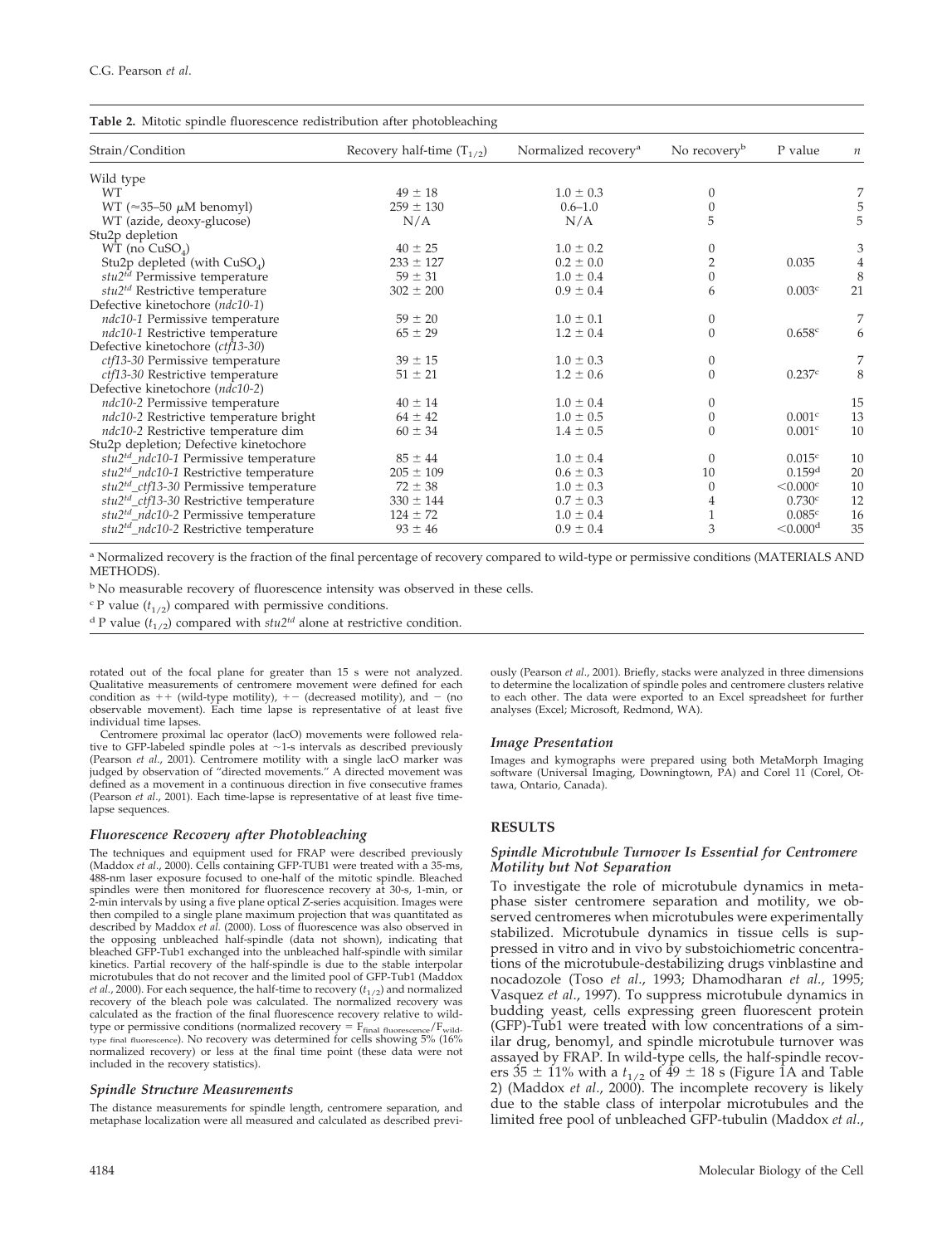

#### **Figure 2.** Decreased microtubule turnover and centromere motility in low concentrations of benomyl. (A) The rate of GFP-Tub1 FRAP was decreased in low concentrations of benomyl. Microtubule tufts were still evident, indicating that the decreased turnover was not due to loss of microtubule polymer. (B) Cells treated with low concentrations of benomyl exhibited decreased centromere motility but maintained metaphase alignment. The first panel shows normal metaphase alignment. The following frames and kymograph describe severely decreased centromere motility. Refer to Movie 2. (C) Centromere proximal lacO markers in cells treated with low concentrations of benomyl showed decreased separation and frequency of oscillations. lacO markers did not oscillate rela-

2000). For comparison of the percentage of recovery, FRAP measurements were normalized to the average wild-type fluorescence recovery to produce "normalized FRAP" measurements (Figure 1A and Table 2). In cells treated with low

benomyl concentrations, spindle structure, and kinetochoremicrotubule attachment was maintained; however, the rate of fluorescence recovery decreased fivefold (259  $\pm$  130 s). The final recovery of the bleached half-spindle was less than wild-

| Strain/Condition description                      | Centromere<br>separation <sup>a</sup><br>$\mu$ m | Spindle<br>length<br>$\mu$ m | Metaphase<br>cells<br>$\%$ | n   |
|---------------------------------------------------|--------------------------------------------------|------------------------------|----------------------------|-----|
| WT (Cse4-GFP, Spc29-CFP)                          |                                                  |                              |                            |     |
| WТ                                                | $0.9 \pm 0.3$                                    | $1.7 \pm 0.3$                | 98                         | 101 |
| WT ( $\approx$ 35–50 $\mu$ M benomyl)             | $0.7 \pm 0.4$                                    | $1.4 \pm 0.4$                | 90                         | 101 |
| WT (azide, deoxy-glucose)                         | $0.7 \pm 0.2$                                    | $1.5 \pm 0.3$                | 94                         | 93  |
| stu2 <sup>td</sup> depletion(Cse4-GFP, Spc29-CFP) |                                                  |                              |                            |     |
| $WT$ (no $CuSO4$ )                                | $0.9 \pm 0.3$                                    | $1.6 \pm 0.3$                | 90                         | 100 |
| Stu2p depleted (with $CuSO4$ )                    | $0.4 \pm 0.4$                                    | $1.6 \pm 0.4$                | 84                         | 69  |
| ndc10-2 (Cse4-GFP, Spc29-CFP)                     |                                                  |                              |                            |     |
| Permissive temperature                            | $0.6 \pm 0.4$                                    | $1.4 \pm 0.4$                | N/A                        | 42  |
| Restrictive temperature                           | $N/A^b$                                          | $2.9 \pm 0.9$                | N/A                        | 43  |

<sup>a</sup> Centroid to centroid distance of clustered centromeres.

<sup>b</sup> The average centromere cluster length was not determined because Cse4-GFP signal was not detected.

Time, sec. Bar,  $2 \mu m$ .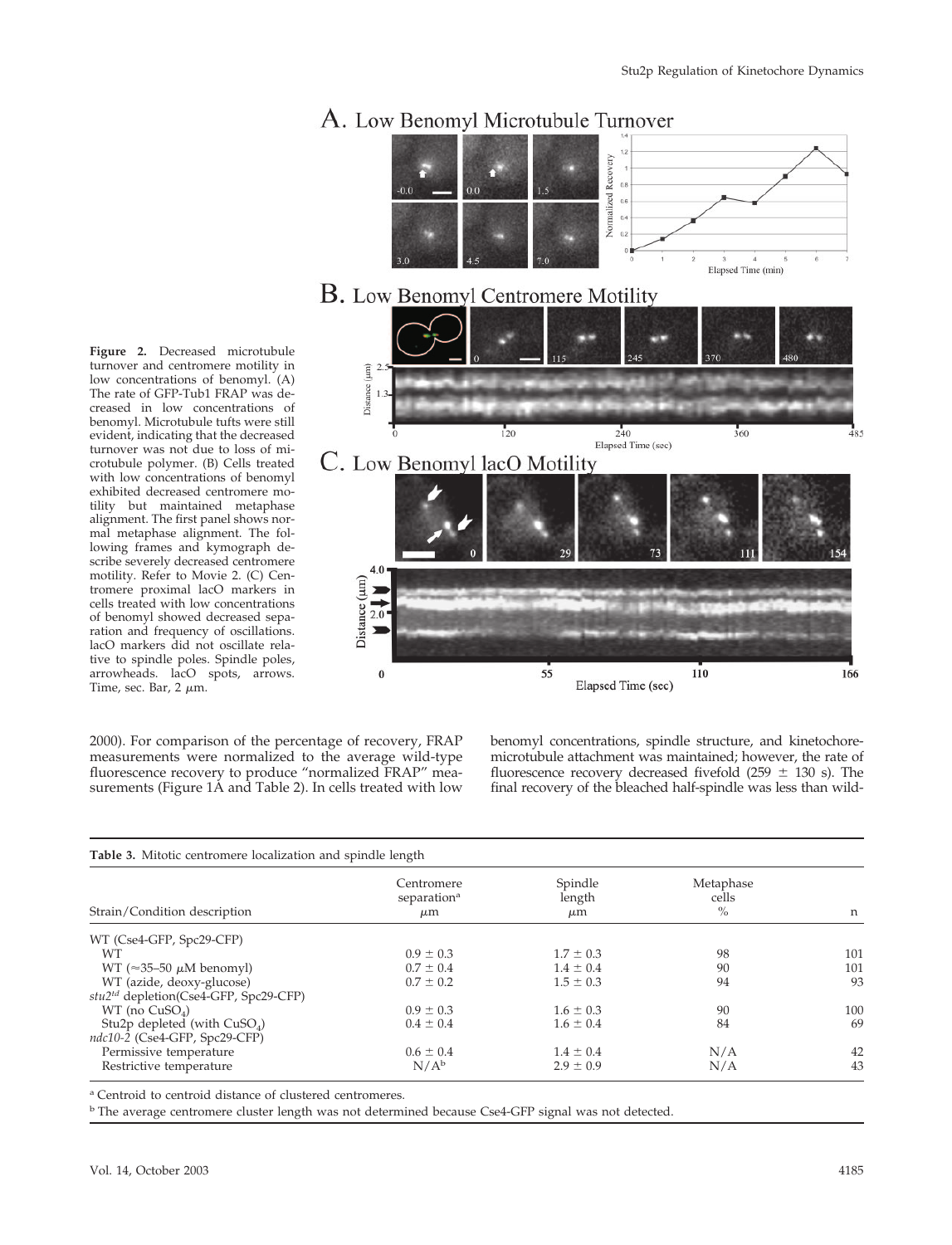

type levels (normalized recovery, 0.6–1.0; Figures 2A and 5 and Table 2). These data indicate that, similar to vinblastine- and nocodazole-treated tissue cells, spindle microtubules in *S. cerevisiae* are stabilized by low concentrations of benomyl.

To determine whether microtubule dynamics contributed to tension on sister chromatids, we measured the metaphase position of the centromere-specific histone protein Cse4- GFP, relative to spindle poles labeled with Spc29-CFP. The average separation of sister centromere clusters in large budded wild-type cells before anaphase was  $0.9 \pm 0.3 \mu m$ with an average spindle length of  $1.7 \pm 0.3 \ \mu m$  (Table 3 and Figure 1B). In cells treated with low concentrations of benomyl, sister centromeres remained separated into two clusters, but the average separation (0.7  $\pm$  0.4  $\mu$ m), spindle length (1.4  $\pm$  0.4  $\mu$ m), and percentage of population at metaphase (90%) were all decreased. In low benomyl concentrations, the overall spindle structure remained intact (Table 3 and Figure 2B). The decrease in separation of sister centromeres in individual cells was proportional to the decrease in spindle length. Thus, the average length of kinetochore microtubules did not change as drastically as spindle length (our unpublished data).

Centromere oscillations were examined using either GFPlabeled kinetochores (Cse4-GFP; Figure 1B) or a centromere proximal lacO marker relative to fluorescently labeled spindle poles. Centromere oscillations were determined by Tub1p was severely retarded in cells treated with metabolic inhibitors. This is observed by the lack of fluorescence recovery in the bleached half-spindle. However, microtubule tufts are still evident, indicating that the overall structure of the spindle is maintained. (B) Centromere localization relative to spindle poles displays normal kinetochore attachment, sister separation, and spindle structure (first panel). Subsequent panels and kymograph show decreased changes in fluorescence distribution compared with wild type. Thus, reduced centromere motility occurs in cells treated with metabolic inhibitors. Refer to Movie 3. (C) Centromere proximal lacO markers were not as separated as wild-type and did not oscillate along the length of the spindle. Spindle poles, arrowheads. lacO spots, arrows. Time, sec. Bar, 2  $\mu$ m.

**Figure 3.** Decreased microtubule turnover and centromere motility in azide-treated cells. (A) FRAP of GFP-

changes in the width and distribution of Cse4-GFP clusters along the length of the spindle axis. Consistent with the decrease in microtubule dynamics (Figure 2A), centromere oscillations were reduced in the presence of benomyl, whereas kinetochore microtubule attachment remained intact (Figure 2B). Figure 2B shows normal sister centromere separation and clustering, indicating that there was no loss in kinetochore attachment. However, compared with wild type (Figure 1B), centromere oscillations were decreased as indicated by the narrow clusters and decreased fluorescence between the clusters (Figure 2B). Oscillations of a single centromere pair observed by lacO spot movements relative to each other and to GFP-labeled spindle poles (Figure 1C) were decreased in cells treated with low concentrations of benomyl (Figure 2C).

Metabolic inhibitors provide an alternative method to inhibit spindle microtubule turnover in tissue cells (Wadsworth and Salmon, 1988). Azide and deoxy-glucose also inhibit microtubule turnover and centromere movements in yeast. No substantial half-spindle turnover  $($  < 16% normalized recovery) was observed in drug-treated cells after photobleaching (Figures 3A and 5 and Table 2). Thus, cells require ATP for growth and shortening of spindle microtubules. The spindle structure in azide-treated cells was similar to wild type (Figure 3B, first panel). The average separation of sister centromeres was  $0.7 \pm 0.2 \mu$ m with a spindle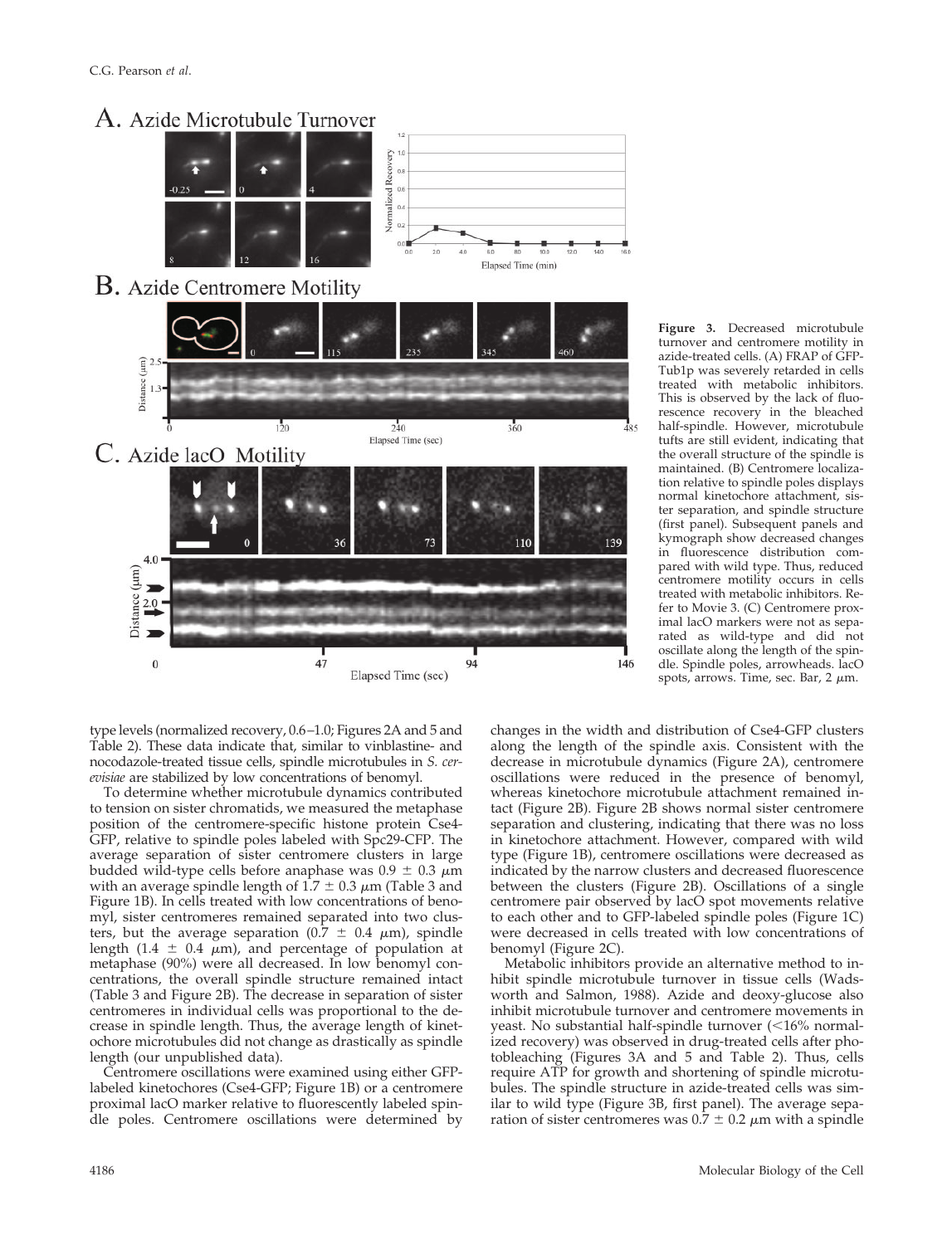

**Figure 4.** Stu2p is essential for promoting spindle microtubule dynamics. (A) Cells depleted of Stu2p (*stu2cu*) showed severely decreased microtubule turnover. In this example, the bleached half-spindle showed very low recovery after 24 min. Similar results were also found for the *stu2<sup>td</sup>* system (Figure 9) Time, min. (B) Cells (stu2<sup>cu</sup>) treated with copper showed decreased centromere motility (panels and kymograph), while maintaining sister separation and metaphase alignment. Refer to Movie 4. Time, sec. Bar, 2  $\mu$ m.

length of  $1.5 \pm 0.3 \mu$ m (Table 3). Large budded cells showed metaphase alignment in 94% of the cells indicating that most cells maintained metaphase spindle organization in the absence of microtubule dynamics (Table 3). Furthermore, centromere oscillations were inhibited by ATP depletion (Figure 3, B and C). Sister centromere markers were less separated (Figure 3C) compared with wild-type conditions (Figure 1C), likely due to a decrease in spindle length.

Importantly, loss of microtubule turnover inhibits centromere motility without breaking kinetochore-microtubule attachment. Thus, microtubule dynamics is coupled to centromere oscillations. Once sister centromeres are separated, maintenance of kinetochore tension does not require kinetochore microtubule dynamics or ATP.

#### *Reduced Spindle Microtubule Turnover and Centromere Motility in the Absence of Stu2p*

To understand the regulatory mechanisms for microtubule dynamics and centromere movements, we used genetic mutations that affect spindle microtubule turnover. Depletion of Stu2p (*stu2cu*) severely decreases microtubule turnover (Kosco *et al.*, 2001). The rate  $(t_{1/2})$  was approximately sixfold slower (233  $\pm$  127 s) compared with wild type with a low normalized recovery (0.2  $\pm$  0.0; Figures 4A and 5 and Table 2) (Kosco *et al*., 2001). Two of four cells exhibited no measurable recovery after 20 min. To create a rapid Stu2p protein degradation system that could be easily moved to different strain backgrounds, we used a heat inducible degron (*stu2td*) under the control of a conditional transcriptional promoter (Dohmen *et al*., 1994; Heil-Chapdelaine; unpublished data). Stu2p depletion by using the degron (*stu2td*) was similar to the *stu2cu* system. The rate of spindle microtubule turnover decreased sixfold (302  $\pm$  200 s) compared with permissive conditions (59  $\pm$  31 s; Figures 4A and 5 and Table 2). The normalized final recovery was greater than *stu2cu* mutants  $(0.9 \pm 0.4)$ ; Figures 4A and 5 and Table 2). This may be due to incomplete depletion of Stu2p. Six of 21 cells exhibited no measurable recovery (Table 2). Therefore, Stu2p promotes kinetochore microtubule turnover (Kosco *et al*., 2001) by relieving the paused state observed in the absence of Stu2p (Kosco *et al*., 2001; Shirasu-Hiza *et al*., 2003; Van Breugal *et al*., 2003).

The photobleaching experiments do not distinguish between defects in nucleation of new kinetochore microtubules and persistent attachment of existing kinetochore microtubules. To distinguish between these possibilities, we examined whether centromeres collapsed (loss of kinetochore microtubules) or remained separated (persistent attachment) after depletion of Stu2p. The overall centromere separation (Cse4-GFP) and spindle structure was maintained in cells lacking Stu2p. The distance between separated centromeres was decreased (0.4  $\pm$  0.4  $\mu$ m), and the spindle length unchanged (1.6  $\pm$  0.4  $\mu$ m; Table 3), relative to wild type (0.9  $\pm$  0.3  $\mu$ m and 1.6  $\pm$  0.3  $\mu$ m, respectively). The large SD in average separation is consistent with the range of centromere distributions observed in Stu2p-depleted cells (Kosco *et al*., 2001). Greater than 40% of the Stu2p depleted cells have a single Cse4- GFP cluster compared with 0% for wild-type cells (our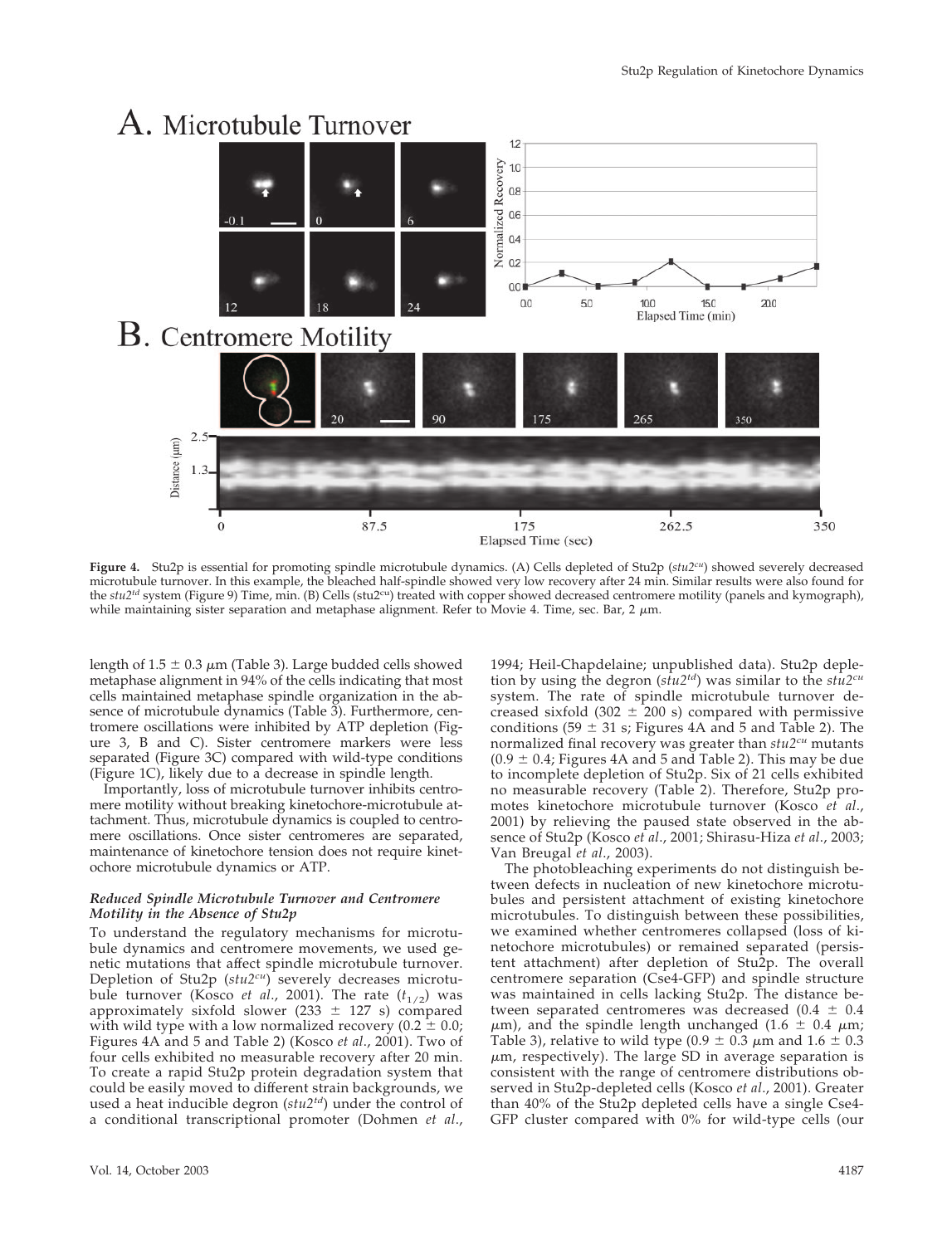

**Figure 5.** Spindle microtubule dynamics driven by Stu2p are necessary for centromere motility. Comparison of  $t_{1/2}$  of bleached spindle microtubules for wild-type, azide/deoxy-glucose, low benomyl,  $stu2<sup>cu</sup>$  and  $stu2<sup>td</sup>$ . The experiments without recovery (normalized recovery microtubules for wild-type, azide/deoxy-glucose, low benomyl,  $stu2<sup>cu</sup>$  and 16%) were not included in the recovery measurements. Qualitative analysis of centromere motility is presented for comparison with the microtubule turnover.

unpublished data). Depletion of Stu2p requires approximately 2 h, whereas azide and benomyl act within minutes (Kosco *et al*., 2001). The relatively slow depletion time may result in a mixed population; one that has entered mitosis, but is unable to generate either bipolar attachments and/or force to produce tension, another in which separated centromeres are maintained even after Stu2p depletion. Metaphase alignment was observed in 84% of the cells (Table 3). Centromere oscillations were diminished in metaphase, indicative of decreased microtubule dynamics upon Stu2p depletion (Figure 4B). Thus, kinetochore microtubules persist in the paused state in the absence of Stu2p and centromere separation does not require dynamic microtubule plus-ends.

# *Disruption of Kinetochore Function Does Not Severely Alter Microtubule Dynamics*

The stabilization of microtubules bound to kinetochores in tissue cells indicates there is a kinetochore-dependent regulation of microtubule dynamics (Mitchison *et al*., 1986; Zhai *et al*., 1995; Hunt and McIntosh, 1998). To determine whether the kinetochore itself promotes microtubule dynamics, microtubule turnover was measured in core kinetochore mutants (*NDC10* and *CTF13*) that fail to generate proper kinetochore-microtubule attachments (Doheny *et al*., 1993; Goh and Kilmartin, 1993; Jiang *et al*., 1993; Hyman and Sorger, 1995; Kopski and Huffaker, 1997).

The *ndc10-1* mutant at restrictive temperature displayed variably longer, asymmetric spindles with turnover rates (65  $\pm$  29 s) indistinguishable from permissive temperature  $(59 \pm 20 \text{ s}; \, \text{p} = 0.658; \text{ Table 2}).$  Normalized recovery was increased compared with permissive conditions (1.2  $\pm$  0.4; Table 2). *ctf13-30* mutants displayed normal spindle lengths without asymmetric half-spindles at restrictive temperature (our unpublished data). Microtubule turnover rates in  $ctf13-30$  (51  $\pm$  21 s) were not significantly different from permissive temperature (39  $\pm$  15 s; p = 0.237) (Table 2). Similar to *ndc10-1*, *ctf13-30* cells at restrictive temperature had a slight but measurable increased recovery compared with permissive conditions  $(1.2 \pm 0.6;$  Table 2).  $ndc10-2$ spindles were longer and asymmetric at restrictive temperature compared with permissive conditions (Table 3). Asymmetric distributions of GFP-Tub1 fluorescence with one bright half-spindle and an opposing half-spindle with decreased fluorescence intensity were observed in  $~10^{-45}$  of large budded cells (Table 3 and Figure 6; our unpublished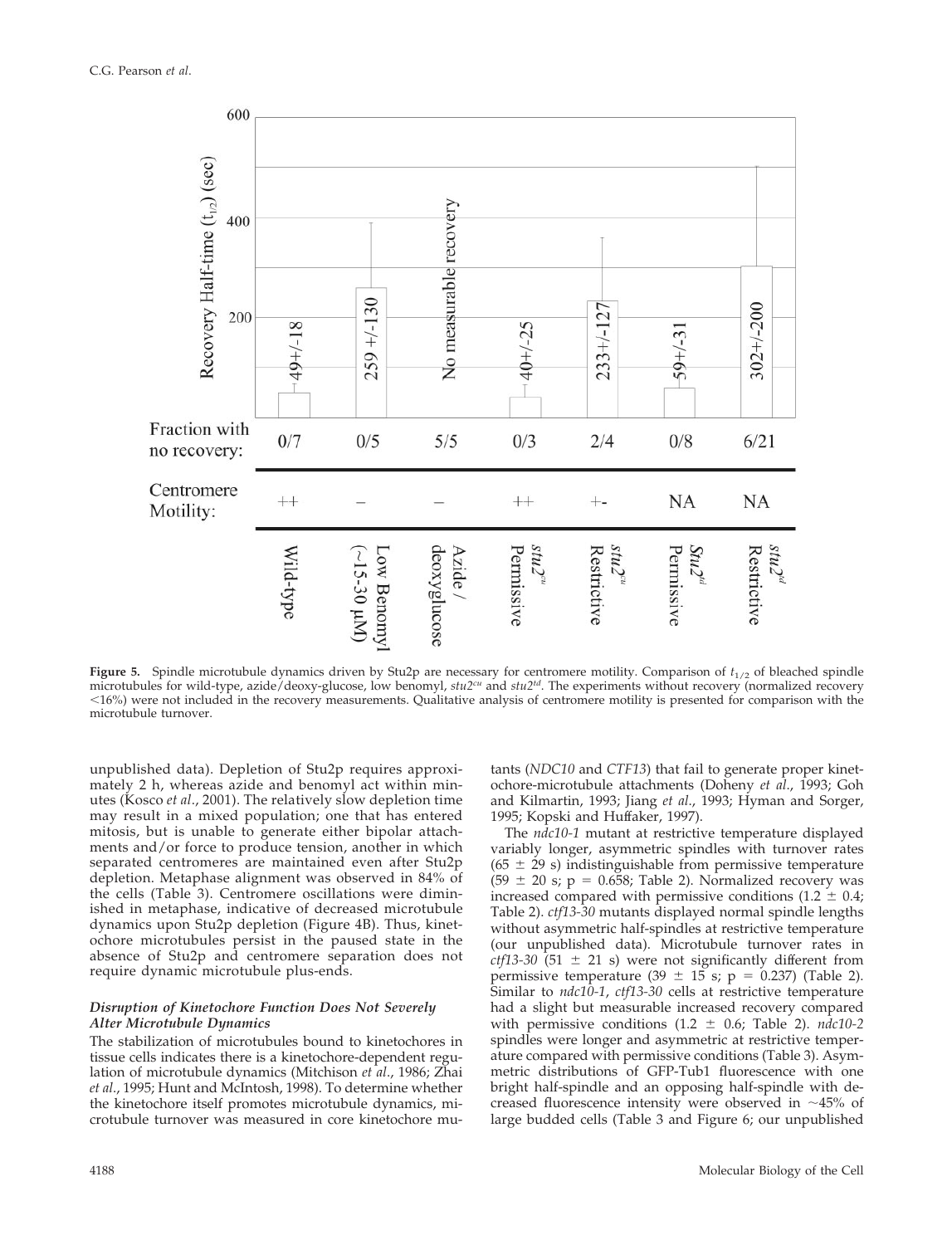

**Figure 6.** Mutations in kinetochore function do not severely affect spindle microtubule dynamics. GFP-Tub1 turnover in mitotic spindles was measured in *ndc10-1*, *ctf13-30*, and *ndc10-2* cells at restrictive temperature. The overall spindle length was longer and approximately one-half of the cell population showed an asymmetric microtubule distribution with one microtubule tuft or half-spindle brighter than the other. Figure describes a representative example of FRAP of kinetochore mutants (example was *ndc10-2*). The average turnover rate was slightly decreased compared with permissive conditions (64  $\pm$  42 s [bright] and 60  $\pm$  34 s [dim] vs. 40  $\pm$  14 s). Similar results were found for *ndc10-1* and *ctf13-30* mutants (Table 2) however *ctf13-30* did not display longer, asymmetric spindles. Time, min. Bar,  $2 \mu m$ .

data). The turnover of both halves of asymmetric spindles for *ndc10-2* cells at restrictive temperature was measured. Each class of half-spindle recovered similarly ( $p = 0.955$ ) with a  $t_{1/2}$  of 64  $\pm$  42 s and 60  $\pm$  34 s, respectively (Figure 6 and Table 2), slightly slower than permissive temperature  $(40 \pm 14 \text{ s}; \, \text{p} = 0.001 \text{ and } 0.001, \text{ respectively})$ . The normalized recovery was  $1.0 \pm 0.5$  and  $1.4 \pm 0.5$ , respectively (Table 2). Although the differences between permissive and restrictive conditions were not statistically significant for *ndc10-1* or *ctf13-30*, the CBF3 components showed a reproducible decrease in the rate of recovery. *ndc10-2* cells displayed the only statistically significant change in the rate of recovery compared with permissive conditions.

The difference in tubulin turnover of each kinetochore mutation is indicative of differential functional effects on the kinetochore leading to altered regulation of microtubule dynamics. To assay the severity of each kinetochore mutant allele on kinetochore function, we measured the localization of Cse4-GFP in cells that achieved a bipolar attachment by arrest in hydroxyurea. Hydroxyurea arrests the cell cycle with bioriented attachment of sister kinetochores to each spindle pole (Goshima and Yanagida, 2000). Spindles in *ndc10-1* mutants arrested in hydroxyurea before temperature shift showed longer spindles (3.1  $\pm$  0.7  $\mu$ m) and punctate Cse4-GFP localization in only 10% of the cells (Figure 7).

The remaining cells had a diffuse Cse4-GFP signal throughout the nucleus. In contrast, spindles in *ndc10-2* mutants shifted to restrictive temperature after hydroxyurea arrest maintained a normal metaphase length of  $1.5 \pm 0.5$   $\mu$ m and distinct Cse4-GFP localization at the kinetochore in 97% of the population. However, metaphase alignment was aberrant in many cells (69%) with centromeres localized as a single cluster or along the spindle axis (Figure 7). These results indicate *ndc10-1* severely disrupts the kinetochore as previously described (Doheny *et al*., 1993; Goh and Kilmartin, 1993). *ndc10-2* generates partially functional kinetochores unable to efficiently congress or separate sister centromeres during metaphase (Figure 7). To determine the molecular difference between the *ndc10* alleles, the *ndc10* alleles in each strain were sequenced and compared with wild type. *ndc10-1* contains an ochre mutation (Q944\*) generating a carboxy terminal truncation of 12 amino acids; *ndc10-2* contains a single transition mutation (A914T) in the carboxy terminus.

These data indicate proper kinetochore function is not essential for promoting dynamic spindle microtubules. Loss of kinetochore structure and microtubule attachment (*ndc10-1*) did not severely affect spindle microtubule dynamics or turnover. However, a partial mutant (*ndc10-2*) produces a measurable decrease in the rate of spindle microtubule turnover. Therefore, alterations in kinetochore function indeed influence spindle microtubule dynamics.

#### *Kinetochore Regulation of Microtubule Dynamics in the Absence of Stu2p*

The decreased microtubule turnover in the absence of Stu2p provides the opportunity to determine kinetochore specific contributions to generating dynamic microtubules. To dissect the role of kinetochores in regulating microtubule dynamics, we depleted Stu2p (*stu2td*) in each of the previously studied CBF3 mutants (*ndc10-1*, *ctf13-30*, and *ndc10-2*).

The rate of spindle microtubule recovery did not increase in the *stu2td*, *ndc10-1*, or *stu2td*, *ctf13-30* double mutants. *stu2td*, *ndc10-1* at restrictive temperature had an average recovery rate of 205  $\pm$  109 s compared with 85  $\pm$  44 s for permissive temperature ( $p = 0.015$ ; Figure 8). Half of the cells showed no fluorescence recovery (Table 2). The rate of turnover was not significantly different from  $stu2^{td}$  alone at restrictive temperature ( $p = 0.159$ ; Table 2).  $stu2^{td}$ ,  $ctf13-30$  cells exhibited an average recovery half-time of  $330 \pm 144$  s at restrictive temperature and  $72 \pm 38$  s at permissive temperature. No significant difference was observed between *stu2td* and *stu2td*, *ctf13-30* at restrictive temperature ( $p = 0.730$ ). No recovery was observed in four cells at restrictive temperature (Table 2). Thus, mutations that completely disrupt kinetochore organization do not affect microtubule turnover (Figure 9). Stabilization of microtubules in the absence of Stu2p is therefore independent of kinetochore attachment.

To determine whether partially functional kinetochores (*ndc10-2*) affect the stable microtubule population in *stu2td*, photobleaching was performed in *stu2td*, *ndc10-2* cells. At permissive temperature, *stu2td*, *ndc10-2* double mutants showed a slower recovery compared with wild-type cells  $(124 \pm 72 \text{ s})$ ; Figures 8 and 9). Cells shifted to restrictive temperature showed an increased rate of microtubule turnover (93  $\pm$  46 s; Figures 8 and 9). Three of 21 cells exhibited no recovery. This recovery was significantly faster than *stu2<sup>td</sup>* alone ( $t_{1/2}$  = 302  $\pm$  200 s; p < 0.000). Thus, analysis of microtubule dynamics in *ndc10-2* revealed that kinetochores have the capacity to regulate kinetochore microtubule dynamics.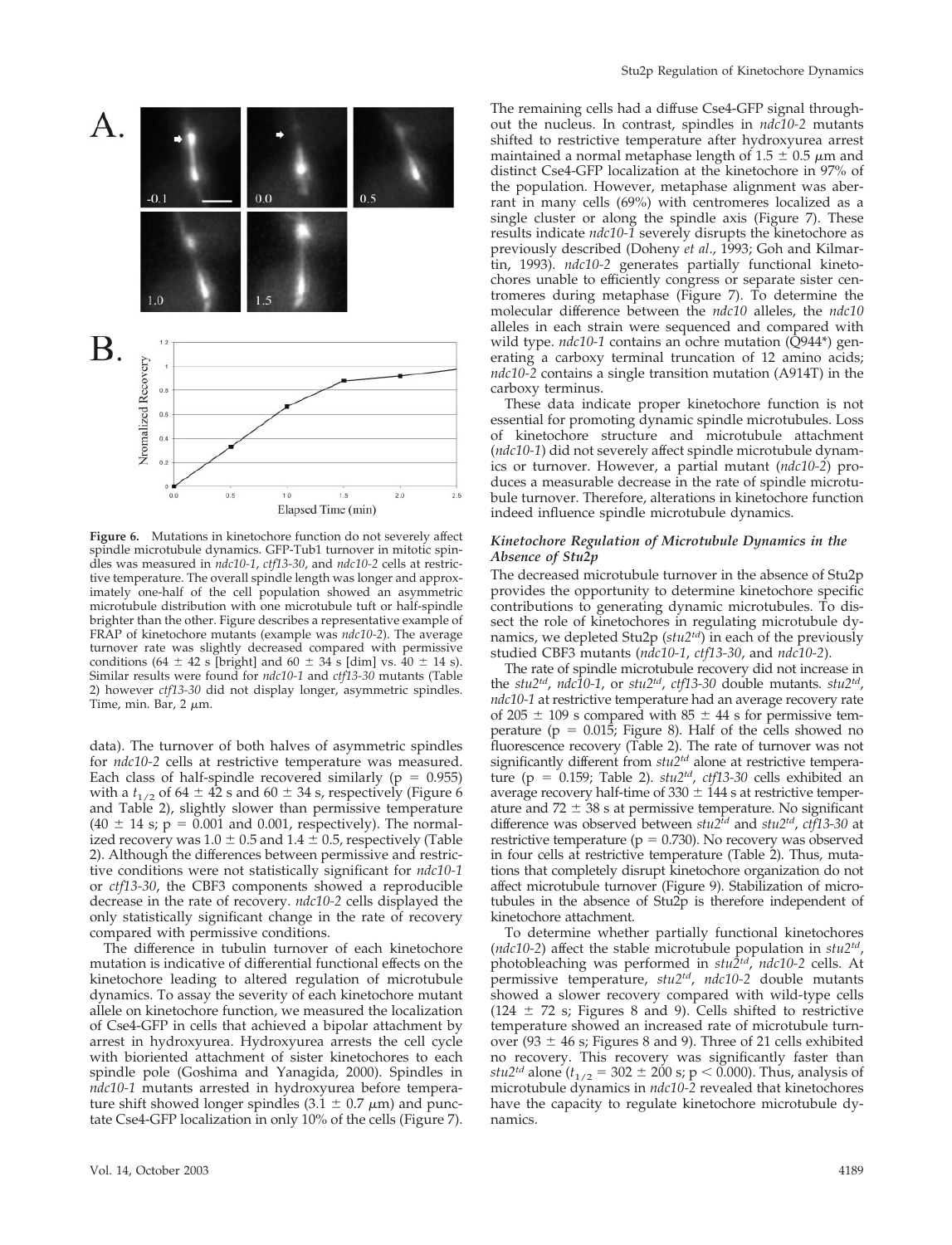

| <b>Strain</b>             | Ave spindle<br>length | Metaphase     | <b>Single Focused</b><br><b>Cluster</b> | Elongated<br><b>Cluster</b> | Uneven<br><b>Distribution</b> | No Cse4-GFP<br>Localization | <b>Total</b><br><b>Cells</b> |
|---------------------------|-----------------------|---------------|-----------------------------------------|-----------------------------|-------------------------------|-----------------------------|------------------------------|
|                           | µm                    | $\frac{0}{0}$ | $\frac{0}{0}$                           | $\frac{0}{0}$               | $\frac{0}{0}$                 | $\frac{0}{0}$               | $\mathbf n$                  |
| WT Permissive temp.       | $2.0 \pm 0.5$         | 77            | 8                                       | 11                          | $\bf{0}$                      | 4                           | 53                           |
| ndc10-1 Restrictive temp. | $N/A^a$               | $\bf{0}$      | 10                                      | 4                           | $\mathbf{0}$                  | 86                          | 77                           |
| HU treated ndc10-1        | $3.1 \pm 0.7$         | $\bf{0}$      | 5                                       | 5                           | $\mathbf{0}$                  | 90                          | 110                          |
| WT Permissive temp.       | $1.4 + 0.4$           | 70            | 6                                       | 18                          | 8                             | $\bf{0}$                    | 40                           |
| ndc10-2 Restrictive temp. | $2.8 \pm 0.9$         | 16            | $\bf{0}$                                | 7                           | 16                            | 60                          | 43                           |
| HU treated ndc10-2        | $1.2 \pm 0.5$         | 29            | 29                                      | 40                          | $\bf{0}$                      | 3                           | 44                           |

Asynchronous ndc10-1 cells shifted to restrictive for 3 h do not show Cse4-GFP or Spc29-CFP spindle pole signal and therefore spindle length could not be measured. Because hydroxyurea (HU) treated cells do not show a loss in Spc29-CFP signal the loss in signal in asynchronous cells is likely due to loss in Ndc10p function.

**Figure 7.** Kinetochore function in *ndc10-1* and *ndc10-2* mutants. *ndc10-1* showed increased kinetochore disruption compared with *ndc10-2* mutants. *ndc10-1* spindles arrested with a bipolar attachment in hydroxyurea before shifting to restrictive temperature showed no Cse4-GFP–labeled spindle poles. *ndc10-1* spindles were much longer than wild-type metaphase spindles. In contrast, *ndc10-2* spindles arrested in a bipolar attachment before temperature shift showed Cse4-GFP signal in 97% of cells analyzed. However, metaphase alignment was severely decreased. These results indicated that the *ndc10-1* mutation may completely disrupt the kinetochore in metaphase, whereas *ndc10-2* generated a partial kinetochore mutation that cannot efficiently congress to metaphase. Bar,  $2 \mu m$ .

# **DISCUSSION**

During mitosis, spindle microtubule plus-ends undergo a transition in their microenvironment. Free from kinetochore association, dynamic microtubules search the nucleoplasm to gain proper bipolar attachment to the kinetochore. On attachment, microtubule plus-ends interact with kinetochores producing force required for centromere oscillations and congression to the metaphase plate. Microtubules persist at kinetochores in a paused state in *stu2* mutants, indicating that Stu2p promotes microtubule plus-end dynamics. Once sister centromere separation is established, tension between sister chromatids can be maintained in the absence of normal microtubule dynamics. Although the kinetochore is dispensable for microtubule dynamics, specific mutant alleles (*ndc10-2*) promote dynamics of paused microtubules. Thus, Ndc10p and therefore the kinetochore can regulate microtubule dynamics.

#### *Spindle Microtubule Dynamics Is Needed for Centromere Motility but Not Tension between Sister Centromeres*

The movement of centromeres between spindle poles before and during metaphase requires dynamic microtubules. Inhibition of spindle microtubule dynamics coincides with a reduction in centromere oscillations. Interestingly, centromere distribution and tension were relatively unaffected by decreased microtubule dynamics. Maintenance of attachment and tension between sister chromatids, but not centromere oscillations, can occur with severely reduced kinetochore microtubule growth and shortening. Thus, dynamic microtubules are required to generate force for sister centromere separation and congression to the metaphase plate, but not for maintaining tension or metaphase (Figure 10C).

Experiments in tissue cells show that kinetochore-microtubule attachment is maintained in low concentrations of vinblastine; however, unlike budding yeast, tension between sister centromeres (measured by their separation) is severely reduced (44%) (Skoufias *et al*., 2001). The dissimilarity likely reflects the large difference in spindle dimensions in yeast compared with tissue cells. If the stabilized kinetochore microtubule length remains constant, a short decrease in spindle length causes a large change in centromere separation in tissue cells. Conversely, a small decrease in spindle length in budding yeast coincides with more subtle effects on centromere separation. The maintenance of tension in the absence of microtubule dynamics is likely a conserved feature of eukaryotic kinetochores.

# *Stu2p Promotes Spindle Microtubule Dynamics*

Kinetochore microtubule turnover as well as centromere motility was decreased in Stu2p-depleted cells (Figure 4A) (Kosco *et al*., 2001; He *et al*., 2001). Thus, Stu2p promotes kinetochore microtubule dynamics and centromere movements in vivo but is not required to maintain kinetochore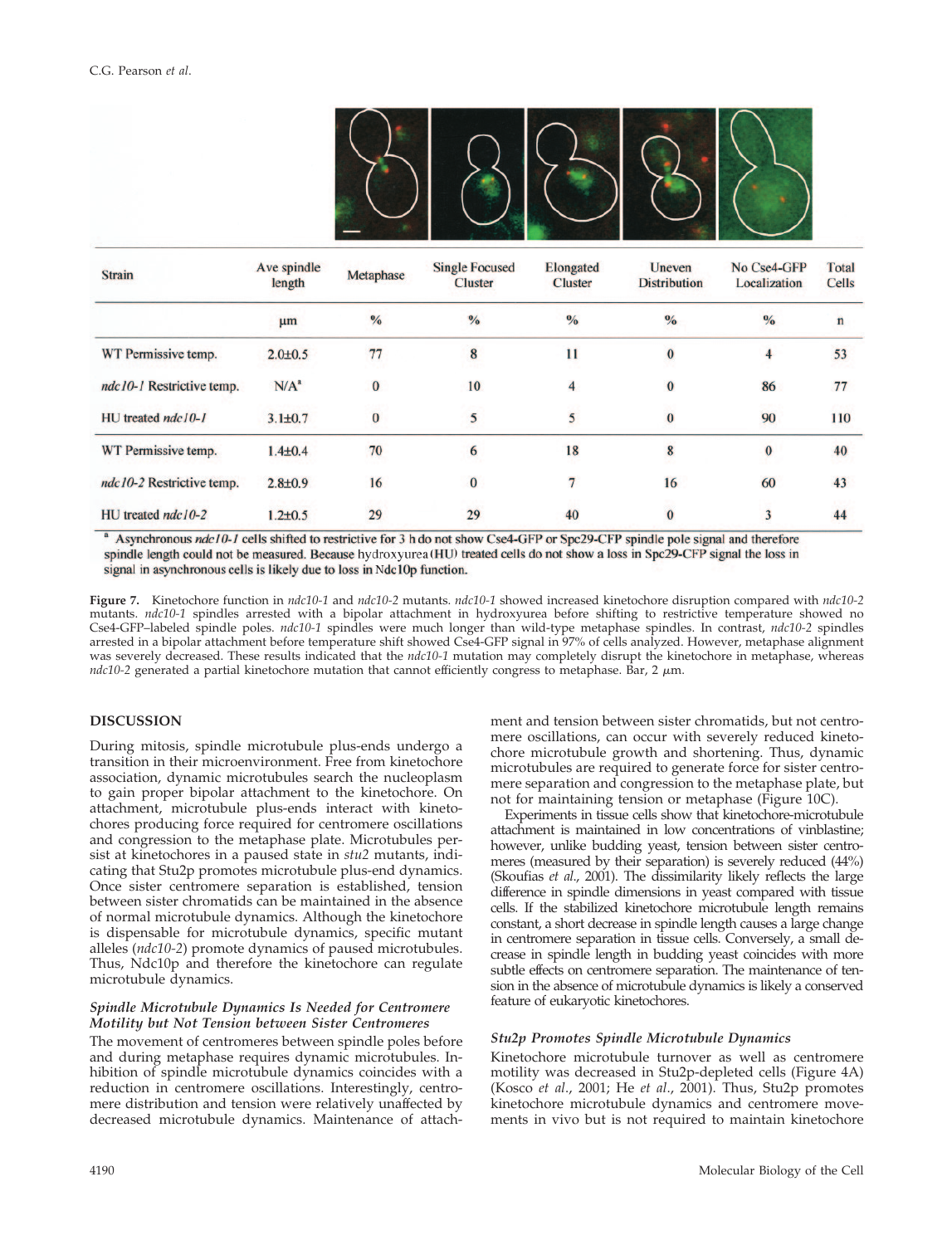

**Figure 8.** *ndc10-2* kinetochore allele rescues spindle microtubule turnover in *stu2td* mutants. (A) FRAP of GFP-Tub1–labeled mitotic half-spindles in Stu2p depleted cells. Representative sequence and fluorescence intensity measurements showed slowed ( $t_{1/2}$  = 302  $\pm$ 200 s) and slightly decreased spindle microtubule turnover (normalized recovery =  $0.9 \pm 0.4$ ). (B) Microtubule turnover in *stu2<sup>td</sup>* and *ndc10-2* double mutants increased the turnover rate ( $t_{1/2}$  = 93  $\pm$ 46 s) with a similar normalized recovery compared with *stu2td* alone  $(0.9 \pm 0.4)$ . (C) Example recovery curves of  $\frac{1}{2}$  *stu2<sup>td</sup>*, alone and *stu2<sup>td</sup>*,  $ndc10-2$  double mutants. Time, min. Bar, 2  $\mu$ m.

 $5.0\,$ 

10.0

Elapsed Time (min)

15.0

attachment to microtubules or sister centromere tension (Figure 10C). Therefore, Stu2p's role is not in attachment; rather, it is in the transition from the paused state facilitating microtubule shortening and/or growth (Figure 10C). Stu2p increases catastrophe events during growth and rescue events during shortening (Kosco *et al*., 2001). Stu2p likely functions together with other microtubule binding proteins to increase microtubule transition frequencies by the recruitment of growth factors to shortening ends and catastrophe factors to growing ends (Kinoshita *et al*., 2001, 2002;

 $0.0$ 

Andersen and Wittmann, 2002). The dynamic microtubule state is necessary to gain proper centromere attachment and positioning, Stu2p promotes this by preventing prolonged pauses of microtubule plus-ends (Kosco *et al*., 2001; Shirasu-Hiza *et al*., 2003; Van Breugal *et al*., 2003).

#### *Stu2p Promotes Spindle Microtubule Dynamics Independent of the Kinetochore*

Stu2p's localization to the kinetochore (Kosco *et al*., 2001; He *et al*., 2001) suggests the kinetochore may contribute to Stu2p's ability to promote spindle microtubule dynamics. We measured microtubule turnover in cells with aberrant kinetochores (*ndc10-1*, *ctf13-30*, and *ndc10-2*). Nonfunctional kinetochores (*ndc10-1*) did not substantially affect the rate of kinetochore microtubule turnover. Therefore, the interaction of microtubules with kinetochores is not essential for Stu2p to promote microtubule dynamics (Figure 10B). A functional distinction between *ndc10-1* and *ndc10-2* was observed in the rates of microtubule turnover. The decreased turnover rate in *ndc10-2* mutants may reflect kinetochore-dependent changes in microtubule dynamics. Thus, kinetochore disruption did not lead to stabilization of microtubules, as we observed for *stu2* mutants; however, small changes in turnover occur in *ndc10-2* mutants. These data extend studies on Stu2p's role in promoting cytoplasmic microtubule dynamics.

Three possible models for rapid recovery of spindle microtubules are kinetochore microtubule plus-end growth and shortening, translocation of the microtubule lattice to the spindle pole or poleward microtubule flux, and continual detachment and reattachment of microtubules to kinetochores. Several lines of evidence suggest that Stu2p is responsible for promoting kinetochore microtubule plus-end dynamics that enables GFP-Tub1 turnover in the mitotic spindle. Electron microscopy studies show yeast kinetochore microtubule plus-ends exhibit open, "peeling or rams horn" structure indicative of shortening microtubules, whereas minus-ends at the spindle pole display a closed, tapered structure consistent with stable microtubules (Byers *et al*., 1978; Mandelkow *et al*., 1991; O'Toole *et al*., 1999). Therefore, microtubule dynamics in yeast is likely restricted to plus-ends. Fluorescence speckle microscopy studies find no evidence for minus-end assembly or disassembly of either polar microtubules in anaphase or astral microtubules (Maddox *et al*., 2000). Recent in vivo and in vitro studies find that Stu2p and XMAP215 act specifically at microtubule plus-ends to promote dynamicity (Kosco *et al*., 2001; Shirasu-Hiza *et al*., 2003; Van Breugal *et al*., 2003). Furthermore, Stu2p's spindle pole localization (minus-end proximal) is not surprising given that spindle pole components affect astral microtubule dynamics (Vogel *et al*., 2001). Therefore, we speculate that Stu2p can be regulated or stored by spindle poles before being shuttled to microtubule plus-ends to promote dynamics. Similar mechanisms have been described for loading Kar9p on cytoplasmic microtubules to facilitate proper spindle positioning (Liakopoulos *et al*., 2003). XMAP215 displays both stabilizing and destabilizing activity under varying experimental conditions (Gard and Kirschner, 1987; Vasquez *et al*., 1994; Popov *et al*., 2001; Shirasu-Hiza *et al*., 2003; Van Breugal *et al*., 2003). Stu2p may function differentially at plus-ends near the spindle pole to promote growth events and at plus-ends near the spindle equator to promote catastrophe events, thereby creating a gradient of microtubule polymerization and depolymerization. Gradients of microtubule regulation have been predicted by modeling experiments in budding yeast (Sprague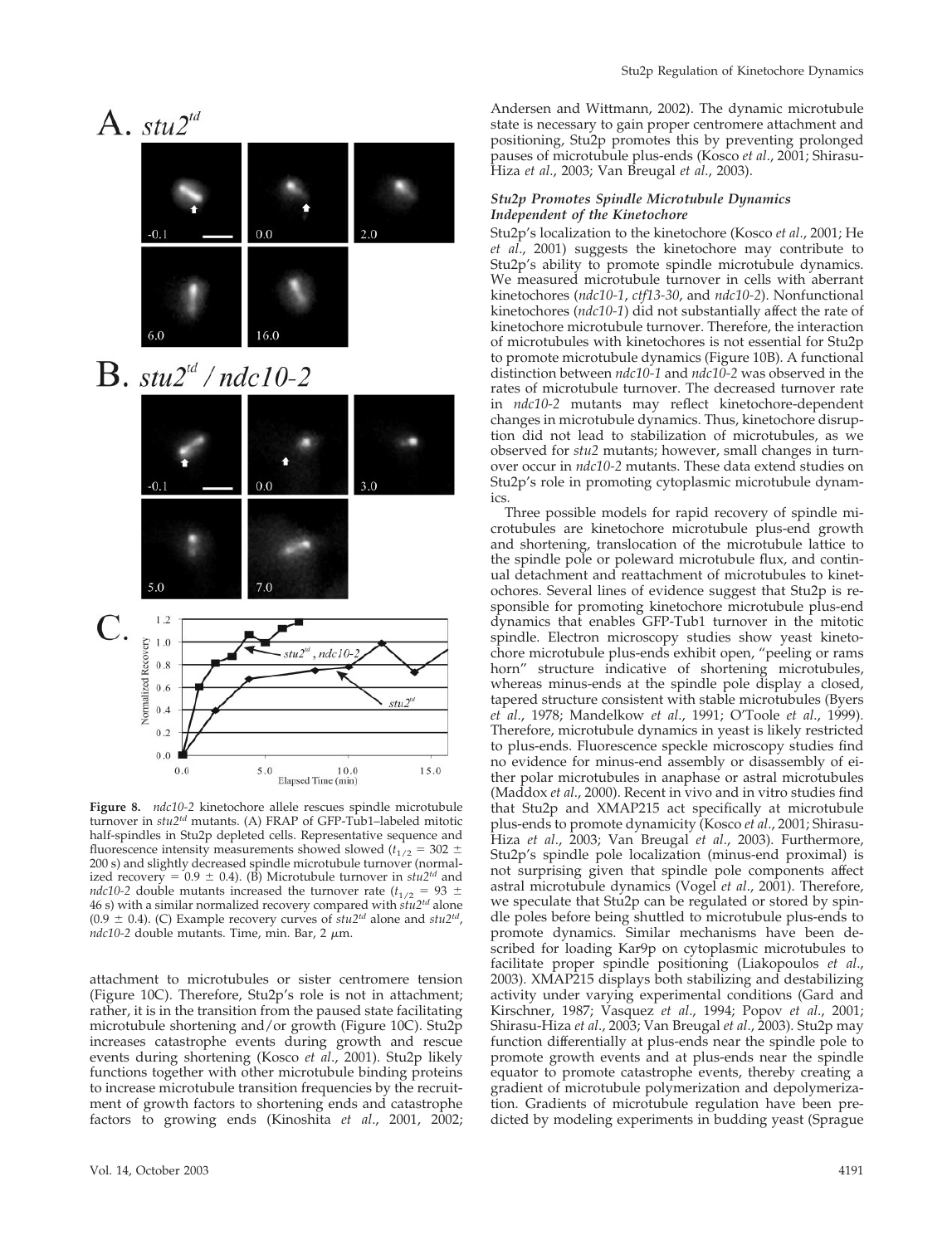

**Figure 9.** Kinetochore contribution to spindle microtubule dynamics. Comparison of  $t_{1/2}$  values of bleached spindle microtubule tufts for *stu2td*, *ndc10-2*, *ndc10-1*, *ctf13-30*, *ndc10-2*/*stu2td*, *ndc10-1*/*stu2td*, and *ctf13-30*/*stu2td*. Experiments with no recovery (normalized recovery 16%) were not included in the recovery analysis. Recovery of spindle microtubule turnover was observed in *ndc10-2*/*stu2td* double mutants but not in *ndc10-1*/*stu2td* or *ctf13-30*/*stu2td* cells.

*et al*., 2003) and experimental evidence in *Xenopus* extract systems (Kalab *et al*., 2002). It is unlikely that microtubule turnover is due to attachment and detachment of microtubules to kinetochores. Once sister centromeres separate, their reassociation is infrequent, indicating that a gain and loss of tension between sister chromatids does not occur as would be expected for attachment and detachment (Goshima and Yanagida, 2001; Pearson *et al*., 2001). Thus, we favor the model describing microtubule plus-end dynamics to be responsible for spindle microtubule turnover. The nature of Stu2p regulation of microtubule plus-end dynamics and the mechanism of spindle microtubule turnover will be the focus of important future research.

#### *Functional Differences between Kinetochore Mutations*

Both *ndc10-1* and *ndc10-2* disrupt proper segregation of the genome (Goh and Kilmartin, 1993; Kopski and Huffaker, 1997). Furthermore, *ndc10-1* disrupts centromere tension, localization of all kinetochore proteins tested and spindle assembly checkpoint function (Tavormina and Burke, 1998; Goshima and Yanagida, 2000; He *et al*., 2000). We find that *ndc10-2* mutants are not as severe in their mislocalization of a core kinetochore component (Cse4p) compared with *ndc10-1*. Similarly, the two alleles were found to have different effects on the spindle assembly checkpoint. *ndc10-2* mutants exhibit an increased cell cycle delay in microtubule destabilizing drugs compared

with *ndc10-1*, indicating that *ndc10-2* mutants are more competent than *ndc10-1* to activate the checkpoint (Burke, personal communication). Finally, our sequencing analysis shows that the *ndc10-2* (*A914T*) mutation is a single amino acid transition resulting in the substitution of a hydrophobic alanine residue to a hydrophilic threonine residue. The more functionally severe mutation (*ndc10-1; Q944\**) is a 12-amino acid truncation also in the C terminus (our results, Burke and Kilmartin, personal communication). Thus, a kinetochore mutation causing a subtle change in microtubule dynamics (*ndc10-2*) is a partial kinetochore mutation, whereas the mutation without a measurable effect on microtubule dynamics (*ndc10-1*) results in complete kinetochore disruption. Furthermore, the close proximity of the two mutations suggests the carboxy terminal domain of *NDC10* is essential for regulation of kinetochore function.

## *Kinetochore Mutation That Promotes Microtubule Dynamics in the Absence of Stu2p: Evidence for Kinetochore Regulation of Microtubule Dynamics*

*stu2td* /*ndc10-2* double mutants exhibited spindle microtubule dynamics that were significantly faster than *stu2td* alone. Thus, kinetochores can regulate microtubules independent of Stu2p. The increased microtubule dynamics may be due to an altered state of microtubule attachment with a partially functional kinetochore. We infer the rescue of mi-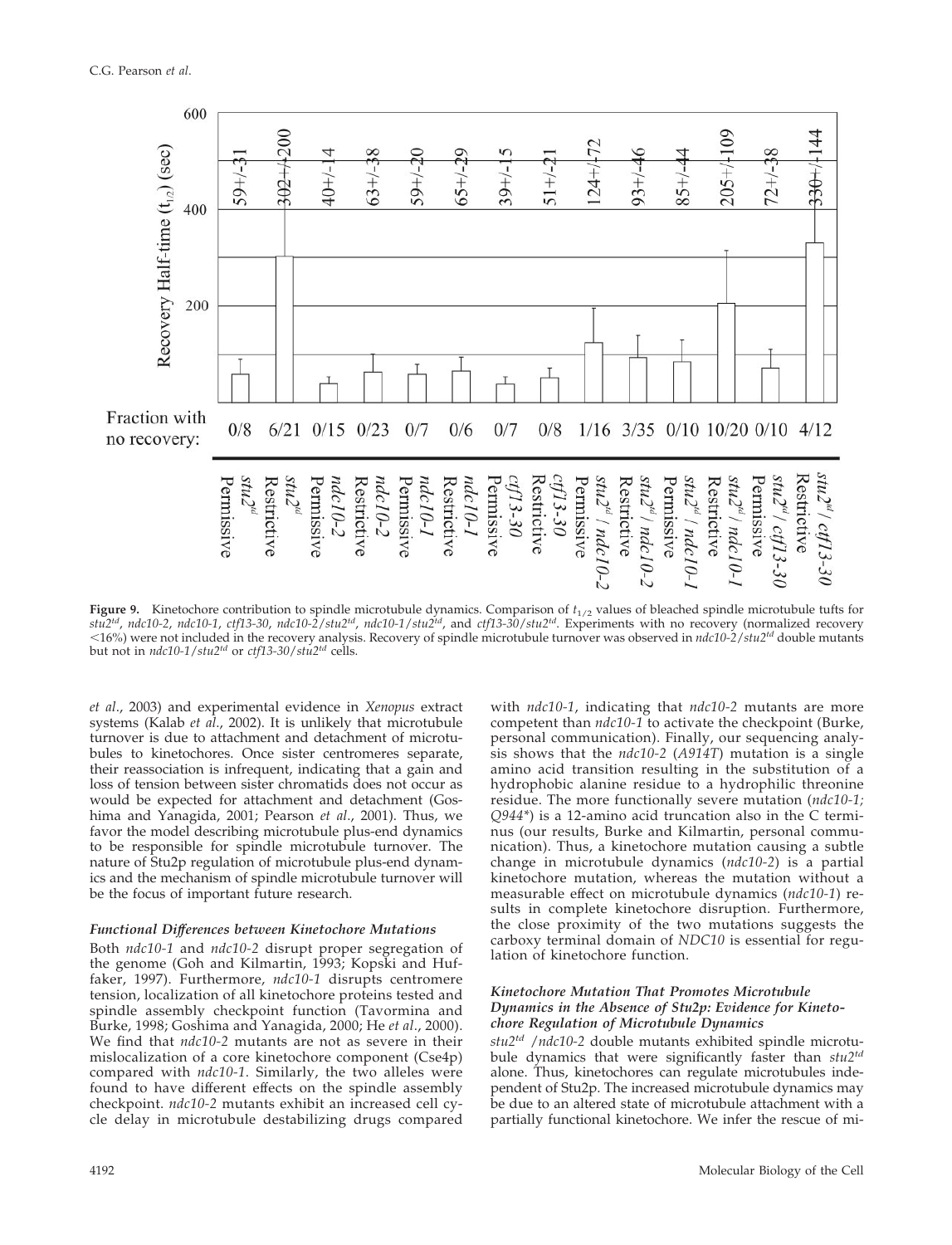

**Figure 10.** Model for regulation of spindle microtubule dynamics. (A) Dynamic spindle microtubules promoted by Stu2p are coupled to the force necessary for centromere oscillations. (B) Complete disruption of the kinetochore does not affect dynamics promoted by Stu2p. (C) Depletion of Stu2p stabilizes microtubules and centromere dynamics with separated sister centromeres indicating that kinetochores remain attached and under tension and Stu2p prevents the paused state of microtubule dynamics. (D) Complete disruption of the kinetochore without Stu2p causes stable microtubules, indicating that microtubule stabilization does not require the kinetochore.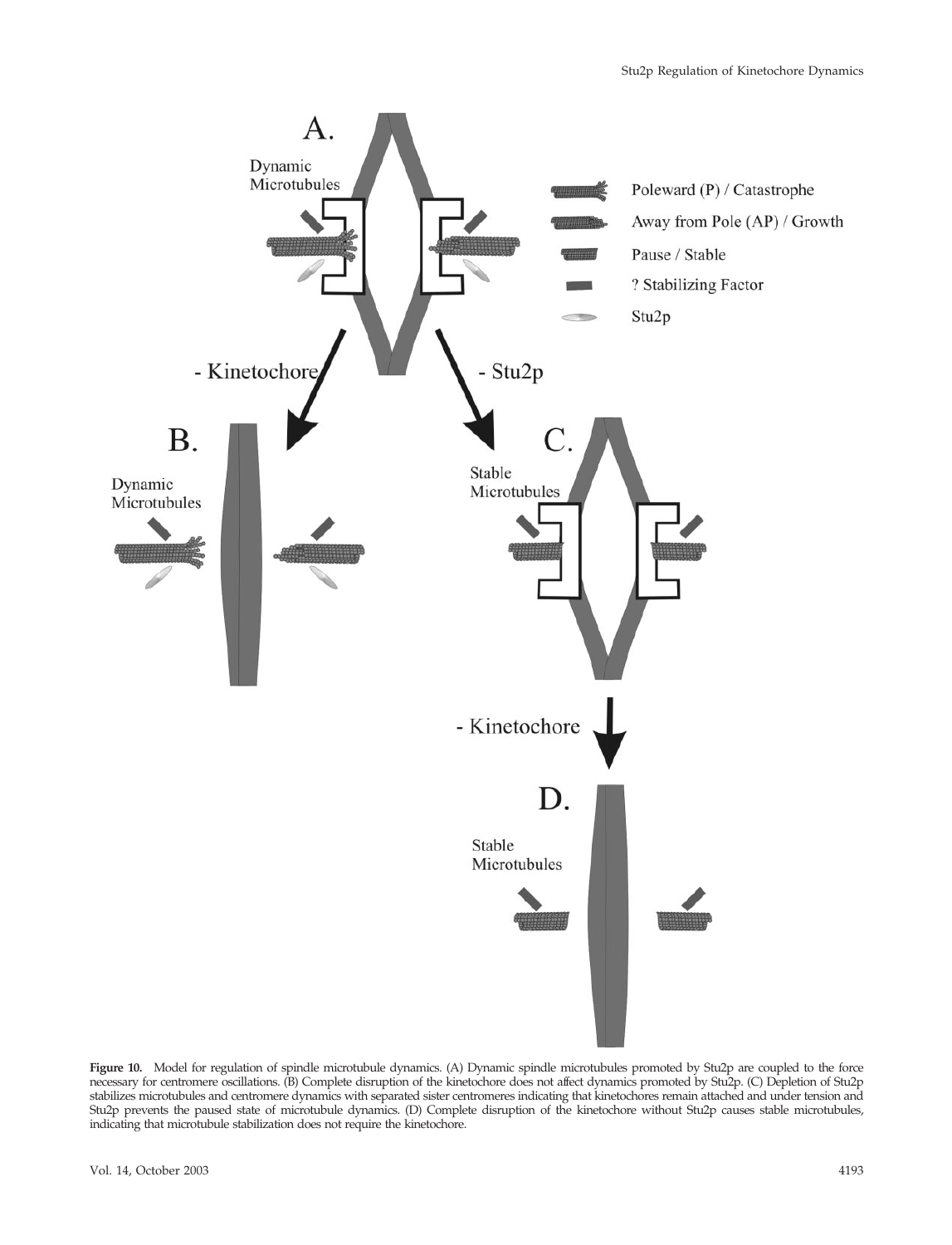crotubule turnover is due to a change in Ndc10p function at the kinetochore. However, we cannot rule out the possibility that Ndc10p functions at unattached microtubule plus-ends. *ndc10-2* kinetochores may generate dynamics by recruiting and/or allowing accessibility of other microtubule dynamics regulators or by limiting access of stabilization factors to the microtubule plus-end. In contrast to *ndc10-1*, *ndc10-2* single mutants seem to have partial kinetochore function to generate an altered state of dynamic microtubules. The rate of fluorescence recovery of *stu2td* /*ndc10-2* spindles is not significantly different from *ndc10-2* alone, indicating that Stu2p is not necessary for promoting microtubule dynamics in *ndc10-2*.

These results provide evidence for a model where Stu2p promotes dynamics of free or attached microtubule plusends within the cell (Figure 10, C and D). Kinetochores are able to maintain attachment to growing, shortening, or paused microtubule plus-ends (evidenced by oscillations toward and away from the spindle pole). However, paused ends may not allow capture, orientation, error-correction mechanisms, or segregation. Therefore, dynamic plus-ends are the preferred physiological state; Stu2p's role in these processes is essential. In contrast, kinetochores are not required for microtubule dynamics. However, kinetochores must maintain attachment to plus-ends to sustain sister centromere oscillations. The discovery that *ndc10-2* promotes microtubule dynamics in the absence of Stu2p reveals kinetochore-specific regulation of microtubule dynamics to facilitate proper centromere positioning. The kinetochore specific mechanism may reflect local control of microtubule dynamics embedded in a kinetochore by limiting the access or activity of microtubule-stabilizing factors and thereby generating dynamic microtubules. Our results provide the first molecular evidence for separating the control of microtubule dynamics from kinetochore-specific regulation of individual kinetochore microtubules during mitosis.

#### **ACKNOWLEDGMENTS**

We thank E. Yeh, J. Deluca, J.C. Labbé, M. Karthikeyan, A. Desai and A. Hyman for stimulating discussions and wonderful support; D. Burke and J. Kilmartin for communicating unpublished results; K. Kosco and T. Huffaker for yeast strains; R. Heil-Chapdelaine, J. Cooper, T. Huffaker, A. Goldstein, J. McCusker, and the Yeast Resource Center for plasmids; and members of the Bloom laboratory for helpful and critical comments on the manuscript. This work was supported by National Institutes of Health grant GM-32238 to K.S.B and GM-24364 to E.D.S.

#### **REFERENCES**

Andersen, S.S., and Wittmann, T. (2002). Toward reconstitution of in vivo microtubule dynamics in vitro. Bioessays *24*, 305–307.

Belmont, A.S. (2001). Visualizing chromosome dynamics with GFP. Trends Cell Biol. *11*, 250–257.

Byers, B., Shriver, K., and Goetsch, L. (1978). The role of spindle pole bodies and modified microtubule ends in the initiation of microtubule assembly in *Saccharomyces cerevisiae.* J. Cell Sci. *30*, 331–352.

Chen, Y., Baker, R.E., Keith, K.C., Harris, K., Stoler, S., and Fitzgerald-Hayes, M. (2000). The N terminus of the centromere H3-like protein Cse4p performs an essential function distinct from that of the histone fold domain. Mol. Cell. Biol. *20*, 7037–7048.

Dhamodharan, R., Jordan, M., Thrower, D., Wilson, L., and Wadsworth, P. (1995). Vinblastine suppresses dynamics of individual microtubules in living cells. Mol. Biol. Cell *6*, 1215–1229.

Dogterom, M., and Yurke, B. (1997). Measurement of the force-velocity relation for growing microtubules. Science *278*, 856–860.

Doheny, K.F., Sorger, P.K., Hyman, A.A., Tugendreich, S., Spencer, F., and Hieter, P. (1993). Identification of essential components of the *S. cerevisiae* kinetochore. Cell *73*, 761–74.

Dohmen, R.J., Wu, P., and Varshavsky, A. (1994). Heat-inducible degron: a method for constructing temperature-sensitive mutants. Science *263*, 1273– 1276.

Gard, D.L., and Kirschner, M.W. (1987). A microtubule-associated protein from *Xenopus* eggs that specifically promote assembly at the plus-end. J. Cell Biol. *105*, 2203–2215.

Goh, P.Y., and Kilmartin, J.V. (1993). *NDC10*: a gene involved in chromosome segregation in *Saccharomyces cerevisiae*. J. Cell Biol. *121* 503–512.

Goldstein, A.L., and McCusker, J.H. (1999). Three new dominant drug resistance cassettes for gene disruption in *Saccharomyces cerevisiae.* Yeast *15*, 1541– 1553.

Goshima, G., and Yanagida, M. (2000). Establishing biorientation occurs with precocious separation of the sister kinetochores, but not the arms, in the early spindle of budding yeast. Cell *100*, 619–633.

Goshima, G., and Yanagida, M. (2001). Time course analysis of precocious separation of sister centromeres in budding yeast: continuously separated or frequently reassociated? Genes Cells *6*, 765–773.

He, X., Asthana, S., and Sorger, P.K. (2000). Transient sister chromatid separation and elastic deformation of chromosomes during mitosis in budding yeast. Cell *101*, 763–775.

He, X., Rines, D.R., Espelin, C.W., Sorger, P.K. (2001). Molecular analysis of kinetochore-microtubule attachment in budding yeast. Cell *106*, 195–206.

Hunt, A.J., and McIntosh, J.R. (1998). The dynamic behavior of individual microtubules associated with chromosomes in vitro. Mol. Biol. Cell *9*, 2857– 2871.

Hyman, A.A., and Sorger, P.K. (1995). Structure and function of kinetochores in budding yeast. Annu. Rev. Cell Dev. Biol. *11*, 471–495.

Inoue, S., and Salmon, E.D. (1995). Force generation by microtubule assembly/disassembly in mitosis and related movements. Mol. Biol. Cell *6*, 1619– 1640.

Jiang, W., Lechner, J., and Carbon, J. (1993). Isolation and characterization of a gene (CBF2) specifying a protein component of the budding yeast kineto-chore. J. Cell Biol. *121*, 513–519.

Kalab, P., Weis, K., and Heald, R. (2002). Visualization of a Ran-GTP gradient in interphase and mitotic *Xenopus* egg extracts. Science *295*, 2452–2456.

Kapoor, T.M., and Compton, D.A. (2002). Searching for the middle ground: mechanisms of chromosome alignment during mitosis J. Cell Biol. *157*, 551– 556.

Khodjakov,A.,Gabashvili,I.S.,andRieder,C.L.(1999)."Dumb"versus"smart"kinetochore models for chromosome congression during mitosis in vertebrate somatic cells. Cell Motil. Cytoskeleton *43*, 179–185.

Kinoshita, K., Arnal, I., Desai, A., Drechsel, D.N., and Hyman, A.A. (2001). Reconstitution of physiological microtubule dynamics using purified components. Science *294*, 1340–1343.

Kinoshita, K., Habermann, B., and Hyman, A.A. (2002). XMAP *215*, a key component of the dynamic microtubule cytoskeleton. Trends Cell Biol. *12*, 267–273.

Kopski, K.M., and Huffaker, T.C. (1997). Suppressors of the *ndc10 –2* mutation: a role for the ubiquitin system in *Saccharomyces cerevisiae* kinetochore function. Genetics *147*, 409–420.

Kosco, K.A., Pearson, C.G., Maddox, P.S., Wang, P.J., Adams, I.R., Salmon, E.D., Bloom, K., and Huffaker, T.C. (2001). Control of microtubule dynamics by Stu2p is essential for spindle orientation and metaphase chromosome alignment in yeast. Mol. Biol. Cell *12*, 2870–2880.

Liakopoulos, D., Kusch, J., Grava, S., Vogel, J., and Barral, Y. (2003). Asymmetric loading of Kar9 onto spindle poles and microtubules ensures proper spindle alignment. Cell *112*, 561–574.

Longtine, M.S., Mckenzie Iii, A., Demarini, D.J., Shah, N.G., Wach, A., Brachat, A., Philippsen, P., and Pringle, J.R. (1998). Additional modules for versatile and economical PCR-based gene deletion and modification in *Saccharomyces cerevisiae.* Yeast *14*, 953–961.

Maddox, P., Bloom, K., and Salmon, E.D. (2000). Polarity and dynamics of microtubule assembly in the budding yeast *Saccharomyces cerevisiae.* Nat. Cell Biol. *2*, 36–41.

Mandelkow, E.M., Mandelkow, E., and Milligan, R.A. (1991). Microtubule dynamics and microtubule caps: a time-resolved cryo-electron microscopy study. J. Cell Biol. *114*, 977–991.